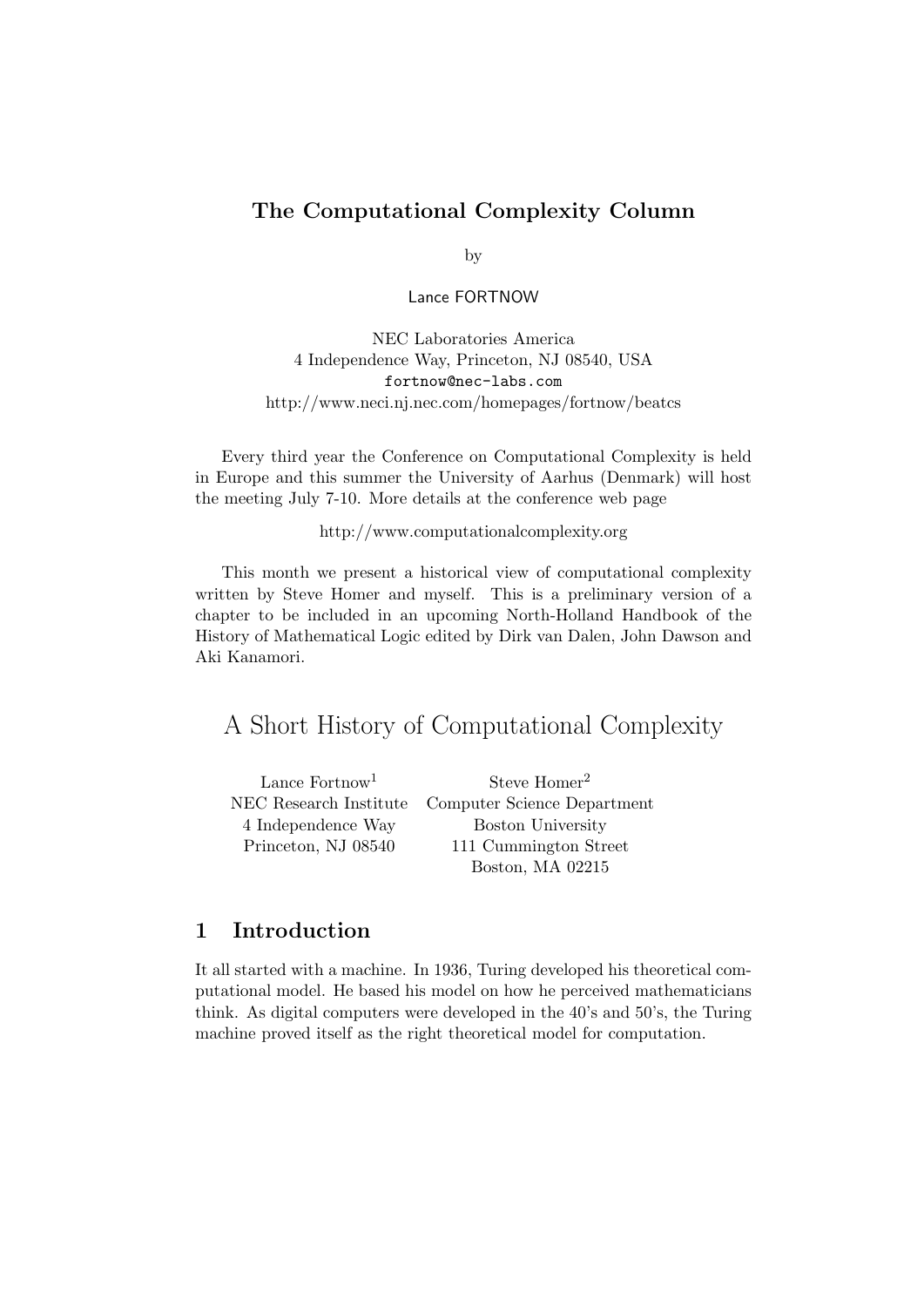Quickly though we discovered that the basic Turing machine model fails to account for the amount of time or memory needed by a computer, a critical issue today but even more so in those early days of computing. The key idea to measure time and space as a function of the length of the input came in the early 1960's by Hartmanis and Stearns. And thus computational complexity was born.

In the early days of complexity, researchers just tried understanding these new measures and how they related to each other. We saw the first notion of efficient computation by using time polynomial in the input size. This led to complexity's most important concept, NP-completeness, and its most fundamental question, whether  $P = NP$ .

The work of Cook and Karp in the early 70's showed a large number of combinatorial and logical problems were NP-complete, i.e., as hard as any problem computable in nondeterministic polynomial time. The  $P = NP$ question is equivalent to an efficient solution of any of these problems. In the thirty years hence this problem has become one of the outstanding open questions in computer science and indeed all of mathematics.

In the 70's we saw the growth of complexity classes as researchers tried to encompass different models of computations. One of those models, probabilistic computation, started with a probabilistic test for primality, led to probabilistic complexity classes and a new kind of interactive proof system that itself led to hardness results for approximating certain NP-complete problems. We have also seen strong evidence that we can remove the randomness from computations and most recently a deterministic algorithm for the original primality problem.

In the 80's we saw the rise of finite models like circuits that capture computation in an inherently different way. A new approach to problems like  $P = NP$  arose from these circuits and though they have had limited success in separating complexity classes, this approach brought combinatorial techniques into the area and led to a much better understanding of the limits of these devices.

In the 90's we have seen the study of new models of computation like quantum computers and propositional proof systems. Tools from the past have greatly helped our understanding of these new areas.

One cannot in the short space of this article mention all of the amazing research in computational complexity theory. We survey various areas in complexity choosing papers more for their historical value than necessarily the importance of the results. We hope that this gives an insight into the richness and depth of this still quite young field.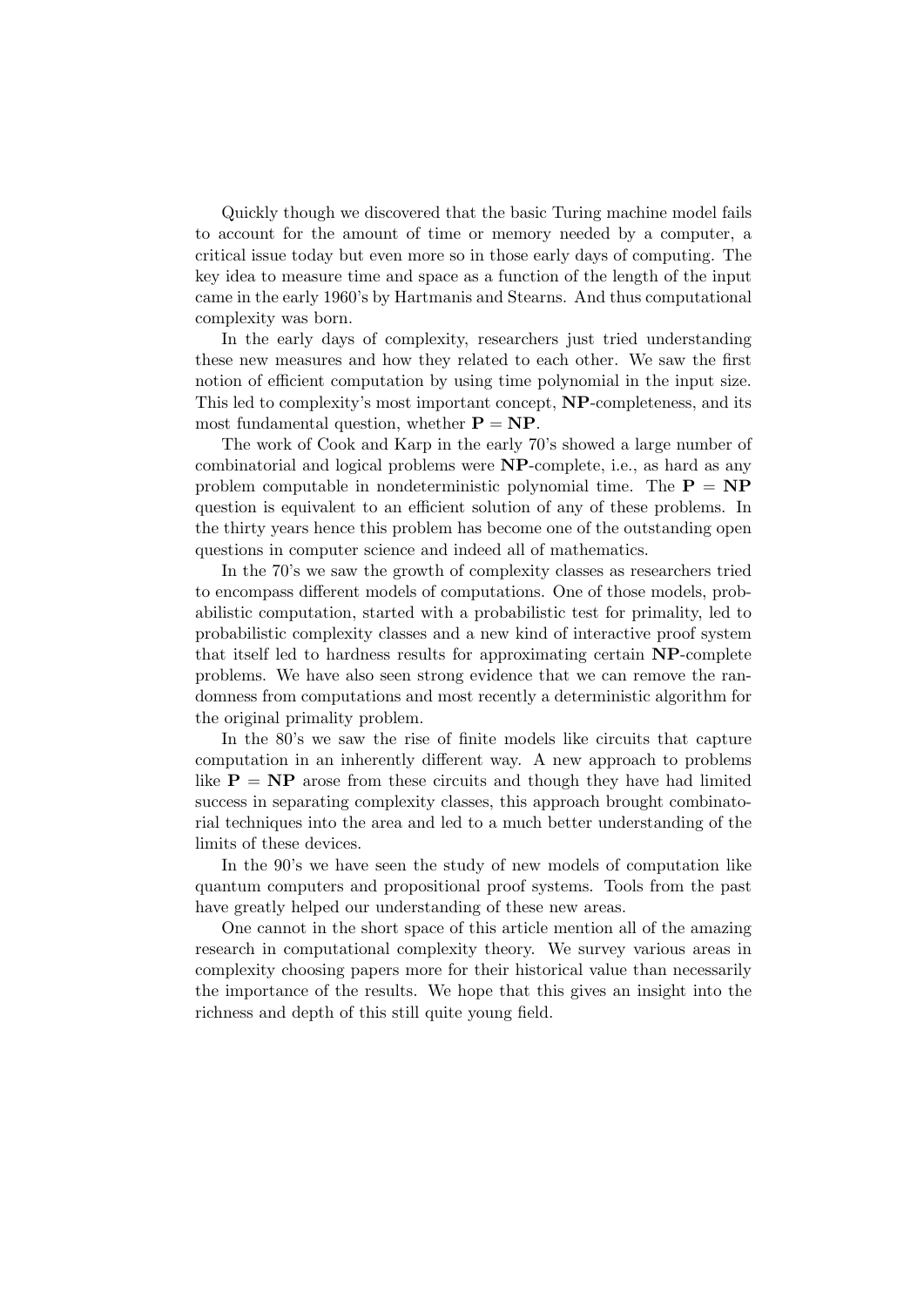### 2 Early History

While we can trace the idea of "efficient algorithms" to the ancient Greeks, our story starts with the seminal 1965 paper of Hartmanis and Stearns, "On the Computational Complexity of Algorithms" [HS65]. This paper laid out the definitions of quantified time and space complexity on multitape Turing machines and showed the first results of the form given more time (or space) one can compute more things.

A multitape Turing machine consists of some fixed number of "tapes" each of which contains an infinite number of tape cells. The contents of a tape cell comes from a finite set of symbols called the tape alphabet of the Turing machine. All the tapes initially contain only a special "blank" character except for the finite input written at the beginning of the first tape. Each tape has a tape head sitting on the first character on each tape. The Turing machine also has a finite state memory to control its operations. In each step, it can move each tape independently one character left or right, read and possibly change the characters under each head, change its current state and decide whether to halt and accept or reject the input. Time is measured by the number of steps before halting as a function of the length of the input. Space is measured as the number of different character locations touched by the various heads.

The Hartmanis-Stearns paper did not develop in a vacuum. Turing [Tur36], of course, developed his notion of a computational device back in 1936. This machine model did and still does form the basis for most of computational complexity. Slightly earlier, Yamada [Yam62] studied "real-time computable functions", Myhill [Myh60] looked at linear bounded automata and Smullyan [Smu61] considered rudimentary sets. These models looked at specific time and space-bounded machines but did not give a general approach to measuring complexity.

After Hartmanis and Stearns developed the general method for measuring computational resources, one can ask how the different variations of Turing machines affect the complexity of problems. Rabin [Rab63] shows problems solvable faster by two-tape machine than by one-tape machines. Hennie and Stearns [HS66] show that a 2-tape Turing machine can simulate any constant tape machine taking only a logarithmic factor more time.

Hartmanis and Stearns show that given space functions  $s_1$  and  $s_2$  with a "constructibility" condition and  $s_1(n) = o(s_2(n))$ , i.e.,  $s_1(n)/s_2(n)$  goes to zero, then there are problems computable in space  $s_2(n)$  but not space  $s_1(n)$ . The Hennie-Stearns result gives the best known time-hierarchy, getting a separation if  $t_1(n) \log t_1(n) = o(t_2(n))$ . These proofs use straightforward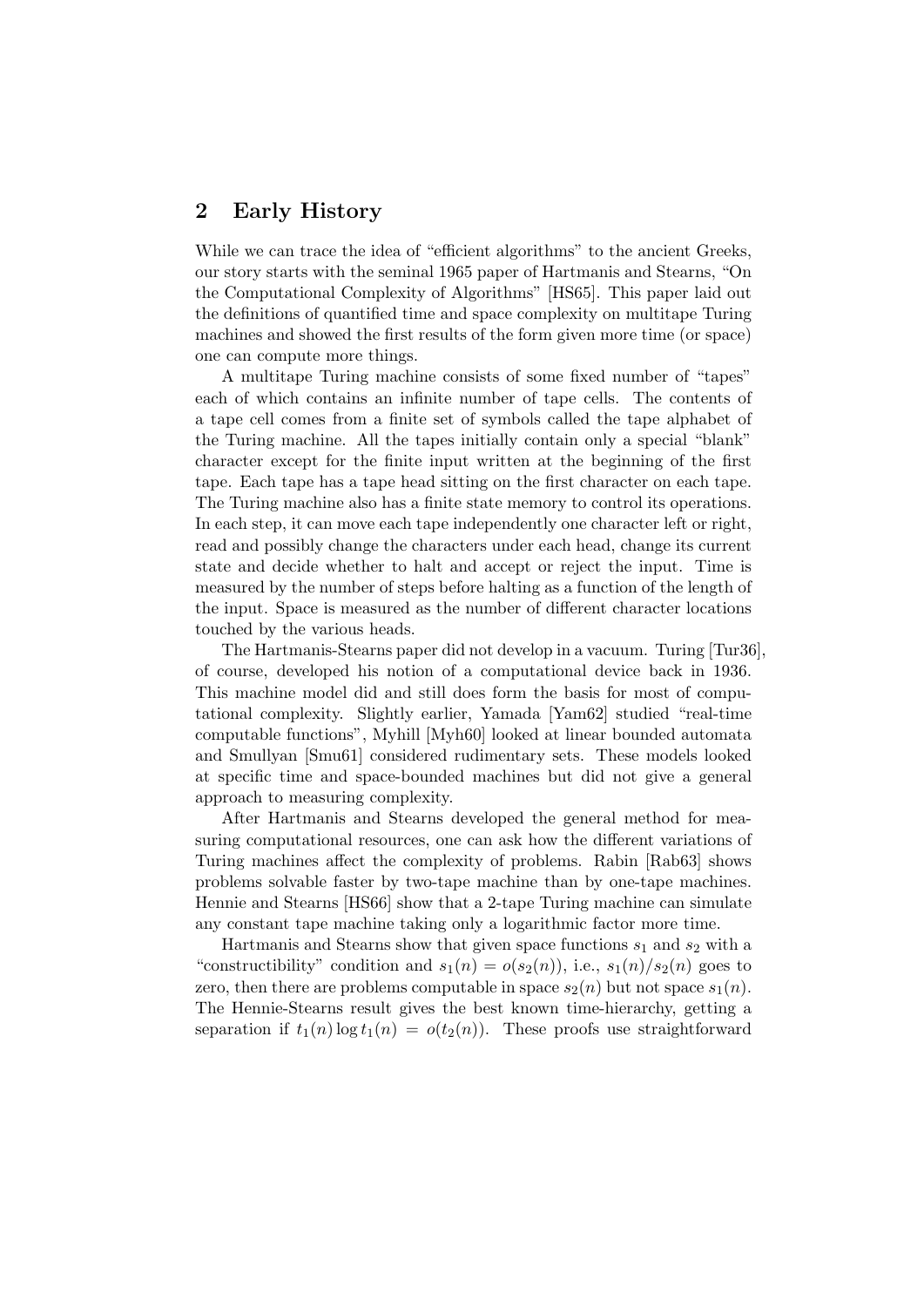diagonalization arguments that go back to Cantor [Can74].

Nondeterministic computation allows a Turing machine to make a choice of several possible transitions. We say the machine accepts if any collection of choices leads to an accepting state. Nondeterministic time and space hierarchies are much trickier to prove because one cannot do straightforward diagonalization on nondeterministic computations.

Savitch [Sav70] showed that problems computable in nondeterministic space  $s(n)$  are computable in deterministic space  $s^2(n)$ . In 1972, Ibarra [Iba72] using translational techniques of Ruby and Fischer [RF65] used Savitch's theorem to show that there exist problems computable in nondeterministic space  $n^a$  but not space  $n^b$  for  $a > b \ge 1$ . Sixteen years later, Immerman [Imm88] and Szelepcsényi [Sze88] independently showed that nondeterministic space is closed under complement. The Immerman-Szelepcsényi result immediately gives a nondeterministic space hierarchy as tight as the the deterministic hierarchy.

For nondeterministic time, Cook [Coo73] uses a more careful translation argument to show problems computable in nondeterministic time  $n^a$  but not time  $n^b$  for  $a > b \ge 1$ . Seiferas, Fischer and Meyer [SFM78] give the current best known nondeterministic time hierarchy, getting a separation if  $t_1(n+1) = o(t_2(n)).$ 

In 1967, Blum [Blu67] had his speed-up theorem: For any computable unbounded function  $r(n)$  there exists a computable language L such that for any Turing machine accepting  $L$  in time  $t(n)$  there is another Turing machine accepting L in time  $r(t(n))$ . This seems to violate the time hierarchy mentioned earlier but one must realize  $t(n)$  will not necessarily be time-constructible.

Blum's speed-up theorem holds not only for time but also for space and any other measure fulfilling a small list of axioms, which we now call Blum complexity measures.

Soon after we saw two other major results that we will state for time but also hold for all Blum complexity measures. Independently Borodin [Bor72] and Trakhtenbrot [Tra64] proved the gap theorem: For any computable unbounded  $r(n)$  there exist a computable time bound  $t(n)$  such that any language computable in time  $t(n)$  is also computable in time  $r(t(n))$ . McCreight and Meyer [MM69] showed the union theorem: Given any computably presentable list of computable time bounds  $t_1, t_2, \ldots$  such that  $t_{i+1} > t_i$  for all  $i$  then there exist a time bound  $t$  such that a problem is computable in time  $t$  if and only if it is computable in time  $t_i$  for some  $i$ .

In 1964, Cobham [Cob64] noted that the set of problems computable in polynomial time remains independent of the particular deterministic ma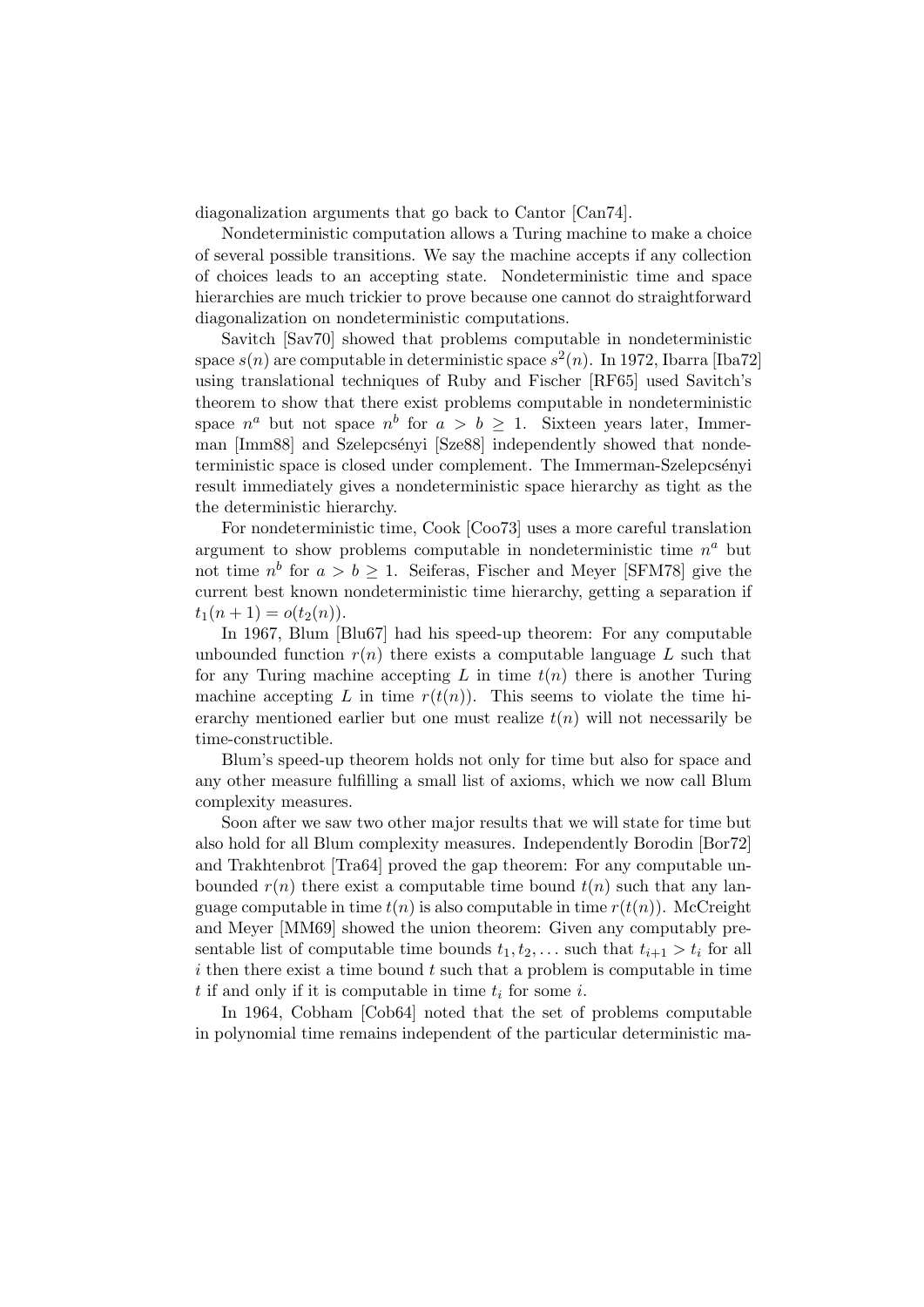chine model. He also showed that many common mathematical functions can be computed in polynomial time.

In 1965, Edmonds [Edm65b] in his paper showing that the matching problem has a polynomial-time algorithm, argues that polynomial-time gives a good formalization of efficient computation. He noted the wide range of problems computable in polynomial time and as well the fact that this class of problems remains the same under many different reasonable models of computation. In another paper, Edmonds [Edm65a] gave an informal description of nondeterministic polynomial-time. This set the stage for the  $P = NP$  question, the most famous problem in theoretical computer science that we discuss in Section 3.

Several Russians, notably Barzdin and Trakhtenbrot, independently developed several of these notions of complexity during the sixties though their work was not known to the West until the seventies.

# 3 NP-completeness

It was in the early 1970's that complexity theory first flowered, and came to play a central role in computer science. It did so by focusing on one fundamental concept and on the results and ideas stemming from it. This concept was NP-completeness and it has proved to be one of the most insightful and fundamental theories in the mathematics of the last half century. NP-completeness captures the combinatorial difficulty of a number of central problems which resisted efficient solution and provides a method for proving that a combinatorial problem is as intractable as any NP problem.

By the late 1960's, a sizable class of very applicable and significant problems which resisted polynomial time solution was widely recognized. These problems are largely optimization problems such as the traveling salesman problem, certain scheduling problems, or linear programming problems. They all have a very large number of possible solution where there is no obvious way to find an optimal solution other than a brute force search. As time passed and much effort was expended on attempts at efficiently solving these problems, it began to be suspected that there was no such solution. However, there was no hard evidence that this was the case nor was there any reason to suspect that these problems were in any sense difficult for the same reasons or in the same ways. The theory of NP-completeness provided precisely this evidence.

Proving a problem in NP to be NP-complete tells us that it is as hard to solve as any other NP problem. Said another way, if there is any NP-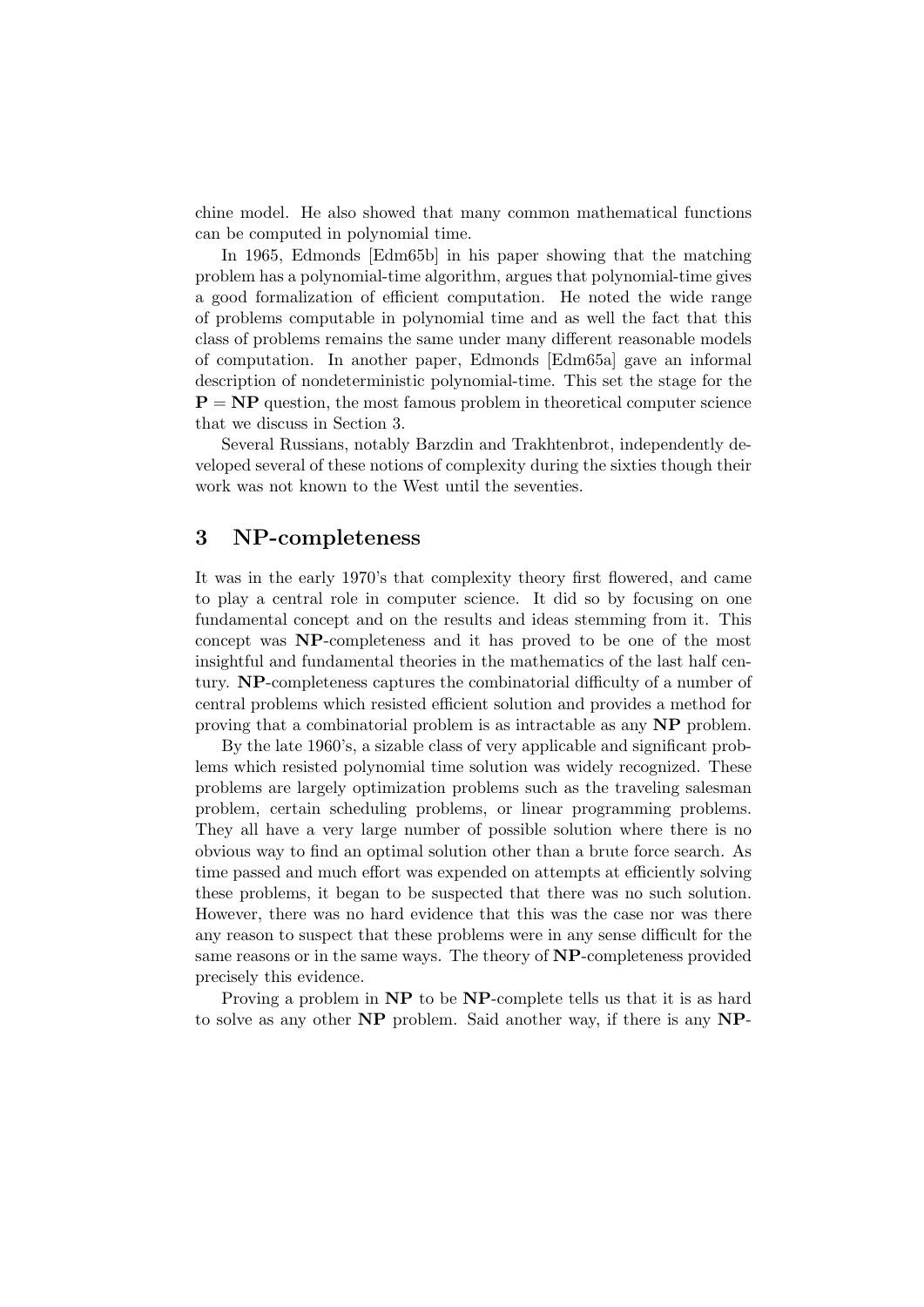complete problem that admits an efficient solution then every NP problem does so. The question of whether every NP problem has an efficient solution has resisted the efforts of computer scientists since 1970. It is known as the P versus NP problem and is among the most central open problems of mathematics. The fact that a very large number of fundamental problems have been shown to be **NP**-complete and that the problem of proving that **P** is not **NP** has proved to be so difficult has made this problem and the connected theory one of the most celebrated in contemporary mathematics. The  $P = NP$  problem is one of the seven Millennium Prize Problems and solving it brings a \$1,000,000 prize from the Clay Mathematics Institute [Cla00].

Quite surprisingly, one of the earliest discussions of a particular NPcomplete problem and the implications of finding an efficient solution came from Kurt Gödel. In a 1956 letter to von Neumann [Har86, Sip83] Gödel asks von Neumann about the complexity of what is now known to be an NP-complete problem concerning proofs in first-order logic and asks if the problem can be solved in linear or quadratic time. In fact, Gödel seemed quite optimistic about finding an efficient solution. He fully realized that doing so would have significant consequences.

It is worth noting that in about the same period there was considerable effort by Russian mathematicians working on similar combinatorial problems trying to prove that brute force was needed to solve them. Several of these problems eventually turned out to be NP-complete as well [Tra64].

The existence of NP-complete problems was proved independently by Stephen Cook in the United States and Leonid Levin in the Soviet Union. Cook, then a graduate student at Harvard, proved that the satisfiability problem is NP-complete [Coo71]. Levin, a student of Kolmogorov at Moscow State University, proved that a variant of the tiling problem is NPcomplete [Lev73].

Researchers strove to show other interesting, natural problems NPcomplete. Richard Karp, in a tremendously influential paper [Kar72], proved that eight central combinatorial problems are all NP-complete. These problems included the the clique problem, the independent set problem, the set cover problem, and the traveling salesman problem, among others.

Karp's paper presented several key methods to prove NP-completeness using reductions from problems previously shown to be NP-complete. It set up a general framework for proving  $NP$ -completeness results and established several useful techniques for such proofs. In the following years, and continuing until today, literally thousands of problems have been shown to be NP-complete. A proof of NP-completeness has come to signify the (worst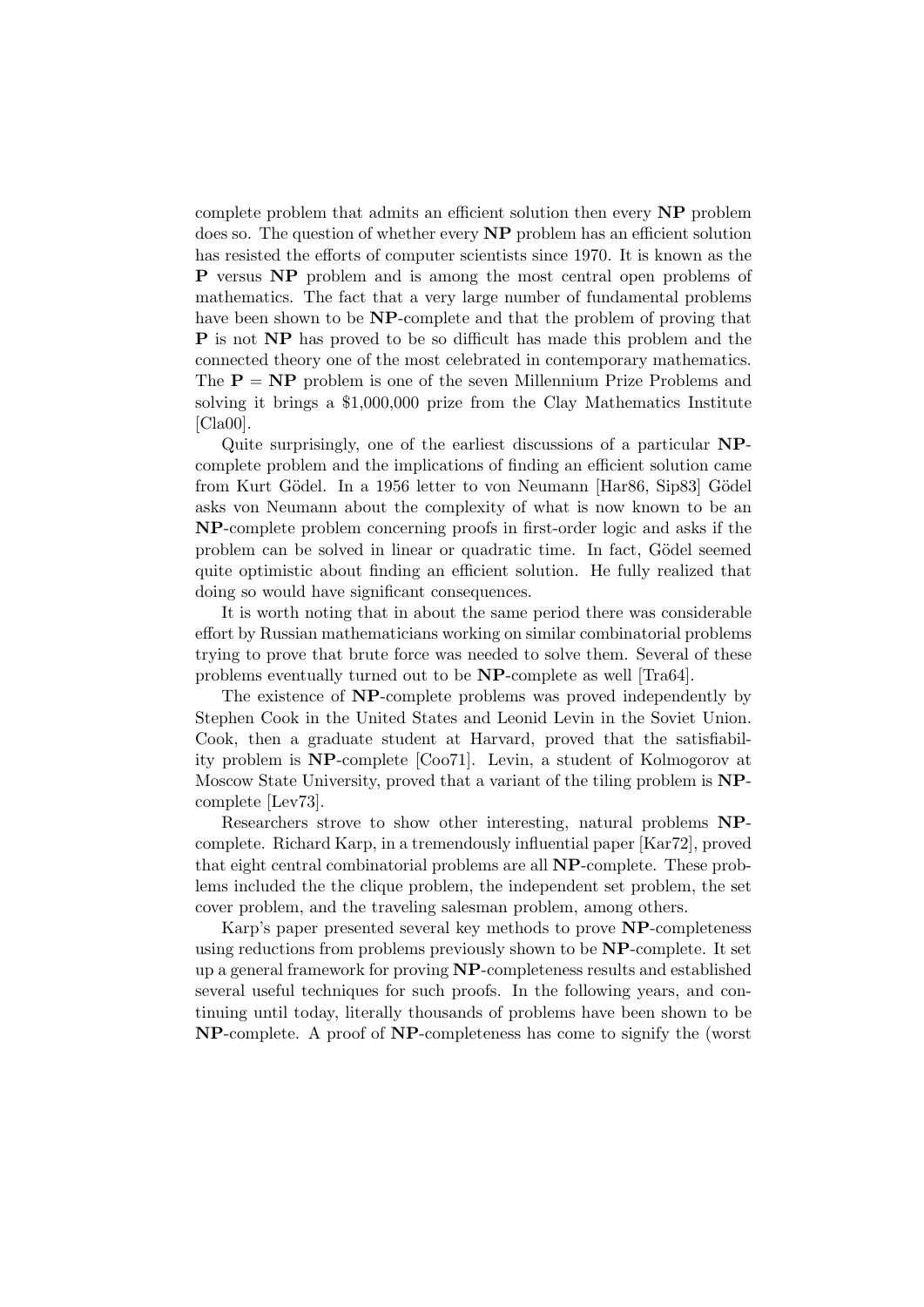case) intractability of a problem. Once proved NP-complete, researchers turn to other ways of trying to solve the problem, usually using approximation algorithms to give an approximate solution or probabilistic methods to solve the problem in "most" cases.

Another fundamental step was taken around 1970 by Meyer and Stockmeyer [MS72], [Sto76]. They defined the polynomial hierarchy in analogy with the arithmetic hierarchy of Kleene. This hierarchy is defined by iterating the notion of polynomial jump, in analogy with the Turing jump operator. This hierarchy has proven useful in classifying many hard combinatorial problems which do not lie in NP. It is explored in more detail in Section 4.2.

Of course, all problems in the polynomial hierarchy are recursive and in fact very simple problems within the vast expanse of all recursive sets. So are there natural problems which are recursive and are not captured by the hierarchy? The answers is yes and results in the exploration of several important larger complexity classes which contain the polynomial hierarchy. One such class is PSPACE, those problems which can be solved using work space which is of polynomial length relative to the length of the problem's input. Just as with P and NP, the full extent of PSPACE is not known. PSPACE contains P and NP. It is not known if either of these conclusions are proper. Settling these questions would again be significant steps forward in this theory.

The notion of PSPACE-completeness is defined very similarly to NPcompleteness, and has been studies alongside the the NP-completeness notion. Namely, a problem C is PSPACE-complete if it is in PSPACE and if any other PSPACE problem can be reduced to it in polynomial time. As is the case with NP-complete problems, PSPACE-complete problems are quite common and often arise quite naturally. Typical PSPACE-complete problems are or arise from generalized games such as hex or checkers played on boards of unbounded finite size (see [GJ79]). Beyond PSPACE lie the exponential time (EXPTIME) and exponential space complexity classes. A small number of natural problems have been shown complete for these classes (see [GJ79]), and as well EXPTIME is the smallest deterministic class which has been proved to contain NP.

### 4 Structural Complexity

By the early 1970's, the definitions of time and space-bounded complexity classes were precisely established and the import of the class NP and of NP-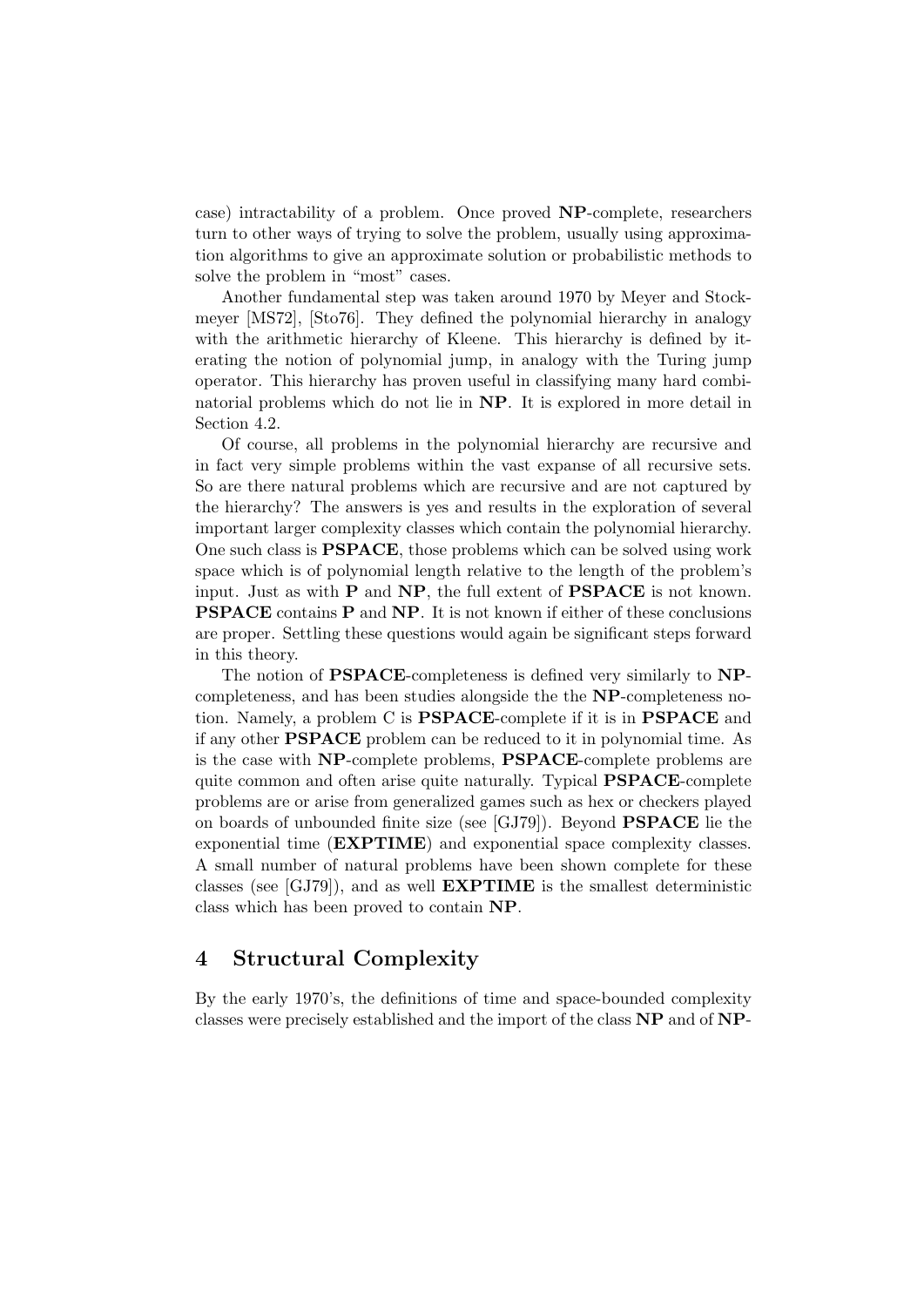complete problems realized. At this point effort turned to understanding the relationships between complexity classes and the properties of problems within the principal classes. In particular, attention was focused on NPcomplete problems and their properties and on the structure of complexity classes between LOGSPACE and PSPACE. We briefly survey some of these studies here.

#### 4.1 The Isomorphism Conjecture

In the mid-70's, building on earlier work on Gödel numberings [HB75, Har82] and in analogy with the well-known result of Myhill from computability theory [Myh55], Berman and Hartmanis [BH77, HB78] formulated their isomorphism conjecture. The conjecture stated that all NP-complete sets are P-isomorphic (that is, isomorphic via polynomial time computable and invertible isomorphisms). This conjecture served as a springboard for the further study of the structure of NP-complete sets. As evidence for their conjecture, Berman and Hartmanis and others [MY85, KMR87] were able to give simple, easily checkable properties of NP-complete sets which implied they were isomorphic. Using these, they proved that all of the known NPcomplete sets were in fact P-isomorphic. This conjecture remains an open question today. A positive resolution of the conjecture would imply that  $P$ is not equal to NP. Much effort was focused on proving the converse, that assuming  $P$  is not  $NP$  then the isomorphism conjecture holds. This remains an open question today.

As the number of known NP-complete problems grew during the 1970's, the structure and properties of these problems began to be examined. While very disparate, the NP-complete sets have certain common properties. For example, they are all rather dense sets. Density of a set is measured here simply in the sense of how many string of a given length are in the set. So (assuming a binary encoding of a set) there are  $2<sup>n</sup>$  different strings of length n. We say that set S is sparse if there is a polynomial  $p(n)$  which bounds the number of strings in S of length n, for every n. It is dense otherwise. All known NP-complete sets are dense.

One consequence of the isomorphism conjecture is that no NP-complete set can be sparse. As with the isomorphism conjecture, this consequence implies that  $P$  is not  $NP$  and so it is unlikely that a proof of this consequence will soon be forthcoming. Berman and Hartmanis also conjectured that if P in not equal to NP there are no sparse NP-complete sets. This conjecture was settled affirmatively by the famous result of Mahaney [Mah82]. Mahaney's elegant proof used several new counting techniques and had a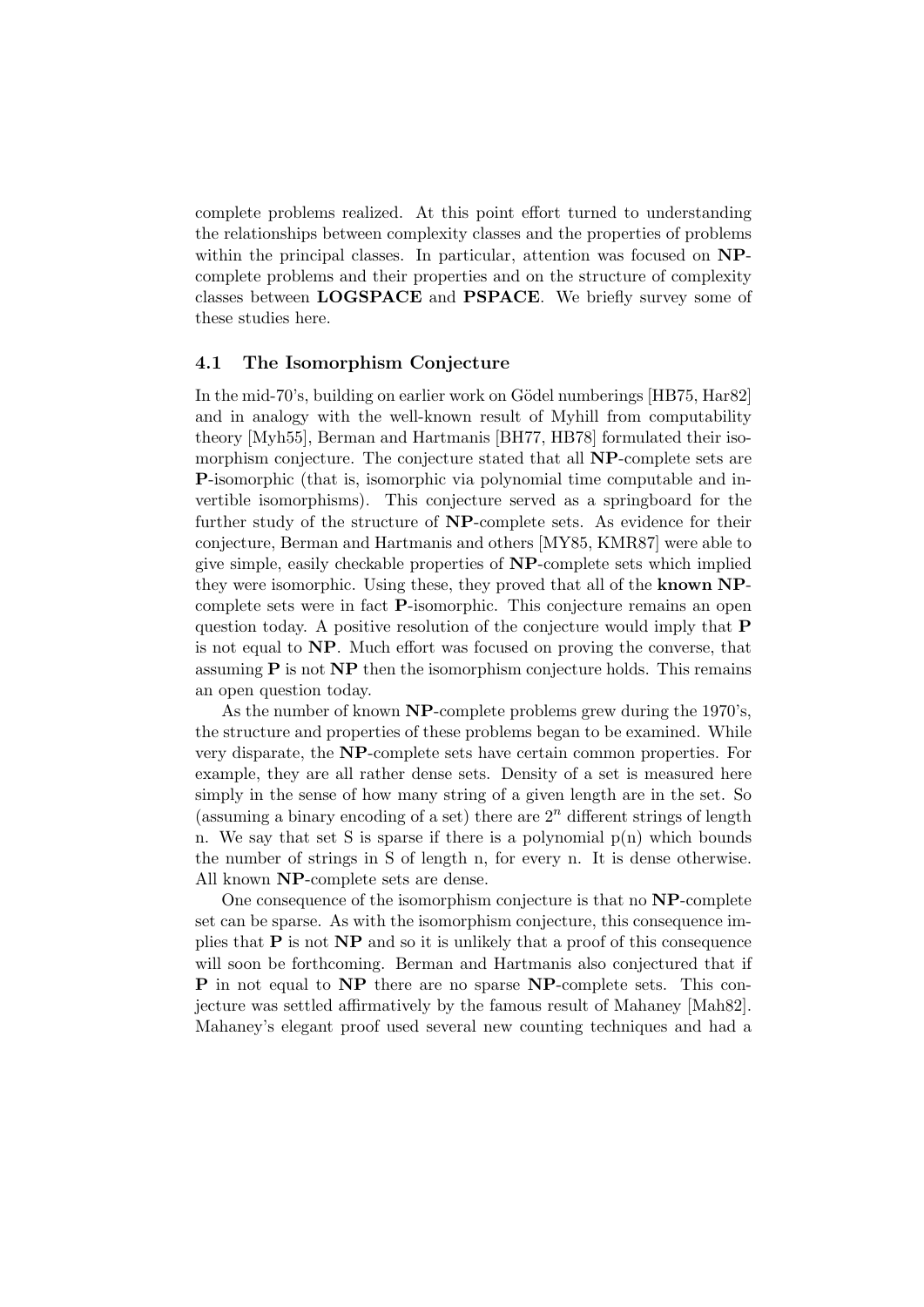lasting impact on work in structural complexity theory.

#### 4.2 The Polynomial Hierarchy

While numerous hard decision problems have been proved **NP**-complete, a small number are outside NP and have escaped this classification. An extended classification, the polynomial time hierarchy (PH), was provided by Meyer and Stockmeyer [Sto76]. They defined the hierarchy, a collection of classes between P and PSPACE, in analogy with Kleene's arithmetic hierarchy.

The polynomial time hierarchy (PH) consists of an infinite sequence of classes within **PSPACE**. The bottom  $(0<sup>th</sup>)$  level of the hierarchy is just the class P. The first level is the class NP. The second level are all problems in NP relative to an NP oracle, etc. Iterating this idea to all finite levels yields the full hierarchy.

If  $P=PSPACE$  then the whole PH collapses to the class P. However, quite the opposite is believed to be the case, namely that the  $\rm PH$  is strict in the sense that each level of the hierarchy is a proper subset of the next level. While every class in the PH is contained in PSPACE, the converse is not true if the hierarchy is strict. In this case, PSPACE contains many problems not in the PH and in fact has a very complex structure (see, for example, [AS89]).

#### 4.3 Alternation

Another unifying and important thread of results which also originated during the 1970's was the work on alternation initiated out by Kozen, Chandra and Stockmeyer [CKS81]. The idea behind alternation is to classify combinatorial problems using an alternating Turing machine, a generalization of a nondeterministic Turing machine. Intuitively a nondeterministic Turing machine can be thought of as having an existential acceptance criterion. That is, an input to the TM is accepted if there exists a computation path of the machine which results in acceptance. Similarly, we could consider a universal acceptance criterion whereby a nondeterministic machine accepts of all computation paths lead to acceptance. Restricting ourselves to polynomial length alternation, we see that **NP** can be characterized as those problems accepted by nondeterministic TM running in polynomial time using the existential acceptance criterion. Similarly, the universal acceptance criterion with the same type of machines defines the class co-NP consisting of problems whose complements are in NP. Furthermore, we can iterate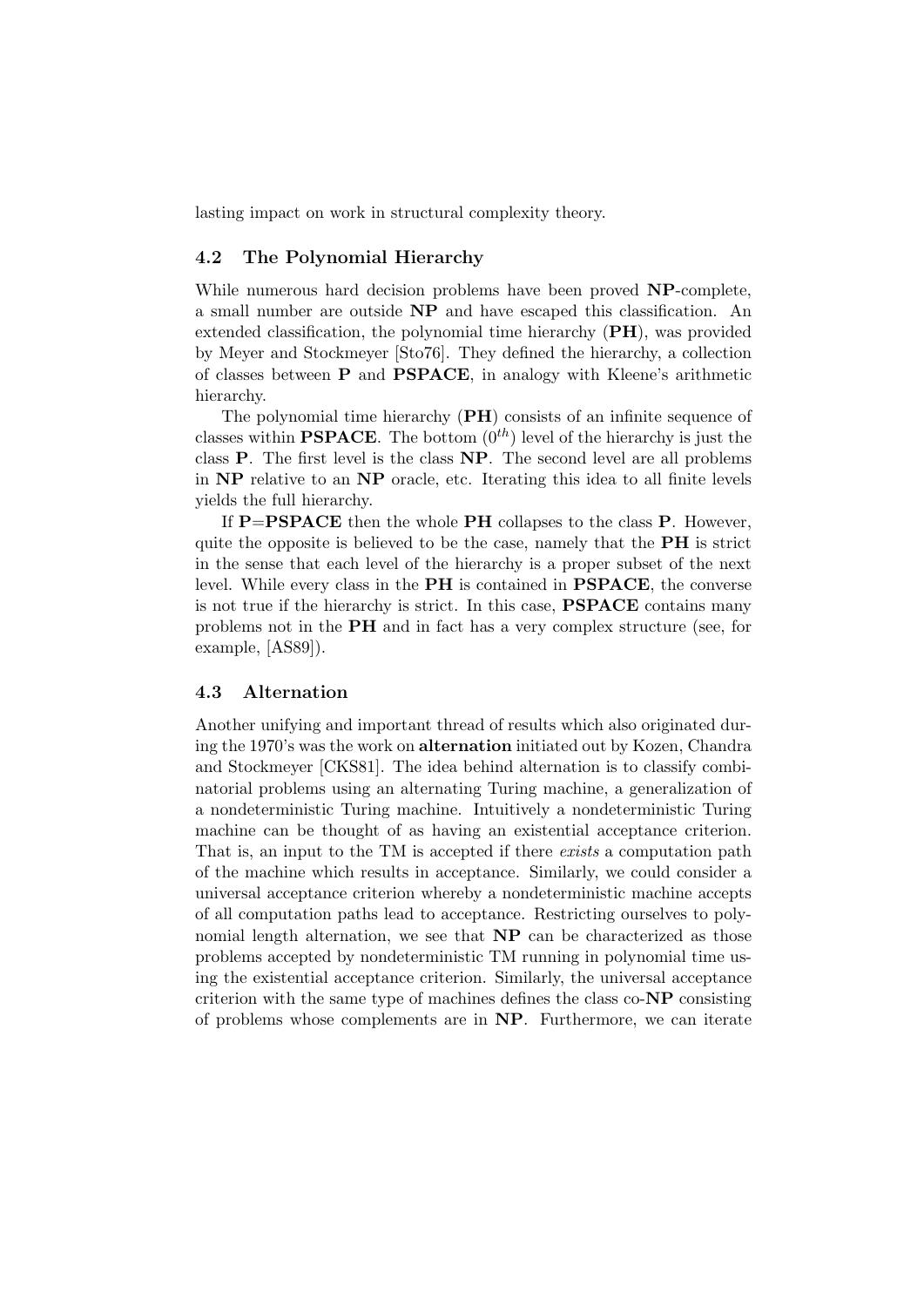these two acceptance methods, for example asking that there exist an path of a TM such that for all paths extending that path there exists an extension of that path which accepts. This idea gives a machine implementation of the notion of alternations of universal and existential quantifiers. It is not hard to see that finitely many alternations results in the finite levels of the polynomial time hierarchy and that alternating polynomial time is the same thing as PSPACE. Other relationship between time and space classes defined using alternation can be found in [CKS81], for example, alternating  $log space = P$  and alternating  $PSPACE = EXPTIME$ .

#### 4.4 Logspace

To this point all the complexity classes we have considered contain the class P of polynomial time computable problems. For some interesting problems it is useful to consider classes within  $P$  and particularly the seemingly smaller space classes of deterministic log space, denoted L, and nondeterministic log space, denoted NL. These classes provide a measure with which to distinguish between some interesting problems within  $P$ , and present interesting issues in their own right.

At first glance logarithmic space is a problematic notion at best. An input of length  $n$  takes  $n$  squares by itself, so how can a computation on such an input take only log n space? The answer lies in changing our computation model slightly to only count the space taken by the computation and not the space of the input. Formally, this is done by considering an "off-line Turing machine." This is a (deterministic or nondeterministic) Turing machine whose input is written on a special read-only input tape. Computation is carried out on read-write work tapes which are initially blank. The space complexity of the computation is then taken to be the amount of space used on the work tapes. So in particular this space can be less than  $n$ , the length of the input to the computation. We define logspace, L, to be the class of languages decided by deterministic Turing machines which use at most  $O(\log n)$  tape squares. Similarly, **NL** is defined using nondeterministic Turing machines with the same space bound.

It is straightforward to check that  $L \subseteq NL \subseteq P$ , and these three classes are thought to be distinct. There are a number of nontrivial problems solvable in L (for example see [LZ77]) as well as problems known to be in NL which are not believed to be in  $\bf{L}$  (for example see [Sav73, Jon75]). Numerous problems in  $P$  are thought to lie outside of  $L$  or  $NL$ . For example, one such problem is the circuit value problem, the problem of determining the value of a Boolean circuit, given inputs to the circuit. The circuit value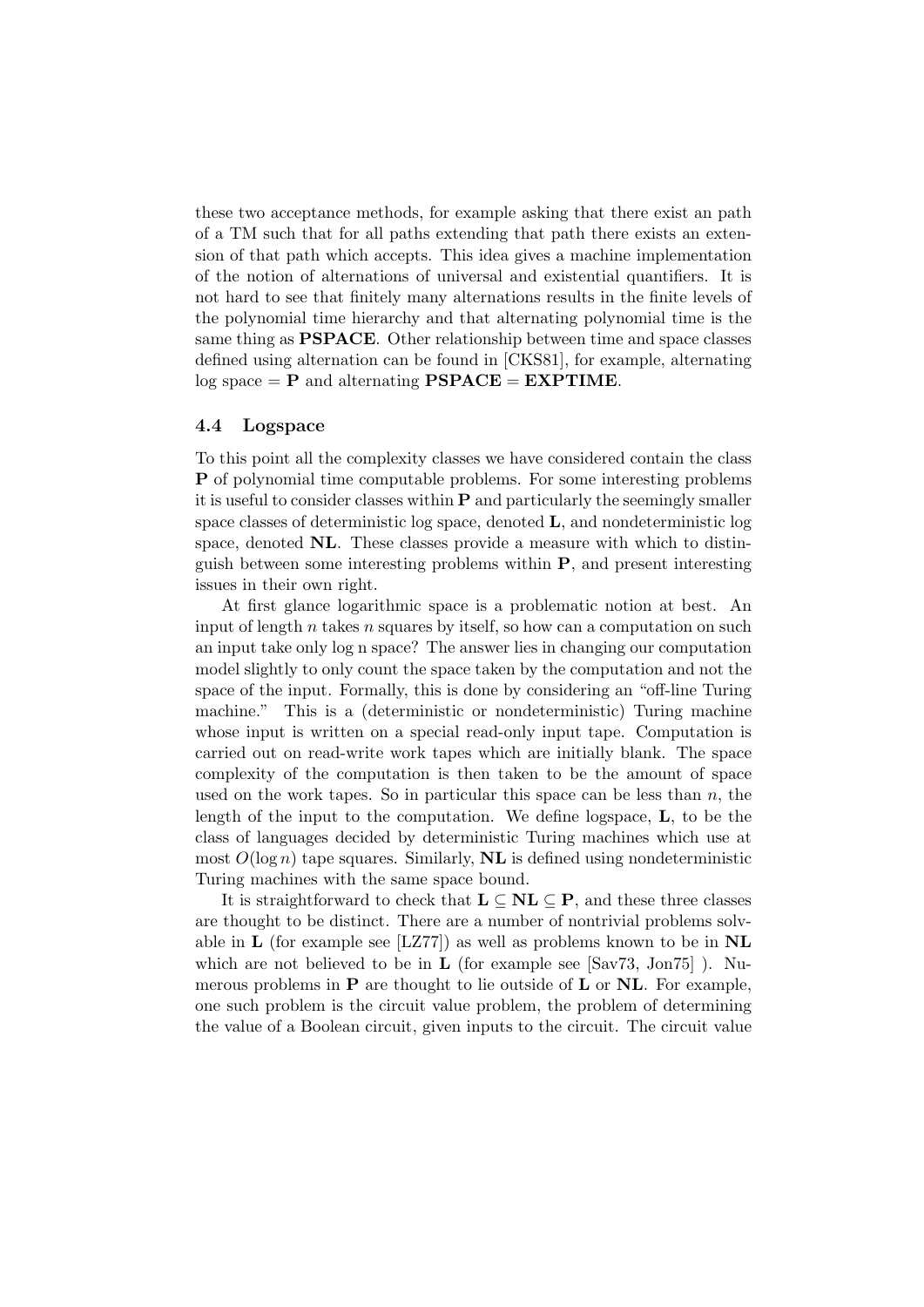problem is one of many problems in  $P$  which is known to be  $P$  complete. These are problems in P which are proved to be complete with respect to log-space bounded reductions, reductions defined analogously to polynomial time bounded reduction in the previous section. Proving a P-complete problem is in **L** would imply that  $\mathbf{L} = \mathbf{P}$ .

#### 4.5 Oracles

Oracle results play a unique role in complexity theory. They are metamathematical results delineating the limitations of proof techniques and indicating what results might be possible to achieve and which are likely beyond our current reach. Oracle results concern relativized computations. We say that a computation is carried out "relative to an oracle set O" if the computation has access to the answers to membership queries of O. That is, the computation can query the oracle O about whether or not a string x is in O. The computation obtains the answer (in one step) and proceeds with the computation, which may depend on the answer to the oracle query.

The first, and still most fundamental oracle results in complexity were carried out by Baker, Gill and Solovay [BGS75]. They proved that there is an oracle reactive to which  $P=NP$  and another oracle relative to which P and NP differ.

What do these results say about the  $P$  vs  $NP$  question? They say little about the actual answer to this question. The existence of an oracle making a statement S true is simply a kind of consistency result about S. It says that the statement is true in one particular model or "world" (that is, the oracle set itself). As such, we can conclude that a proof of the negation of S will not itself relativize to any oracle. Thus, as many proof methods do relativize to every oracle, an oracle result provides a limitation to the possible methods used to prove S and hence are evidence that the result is, in this sense, hard. Oracle results have been most useful in delineating theorems which are difficult to prove (i.e., those which do no relativize), from those which might more likely be settled by well-understood, relativizing proof techniques. In particular, the Baker, Gill and Solovay results concerning P and NP question indicate that a proof will be difficult to come by, as has indeed been the case.

Since 1978 numerous other oracle results have been proved. Techniques used to achieve these results have become quite sophisticated and strong. For instance, Fenner, Fortnow and Kurtz [FFK94] gave a relativized world where the isomorphism conjecture holds where Kurtz, Mahaney and Royer [KMR89] had showed that it fails relative to most oracles. They were the culmination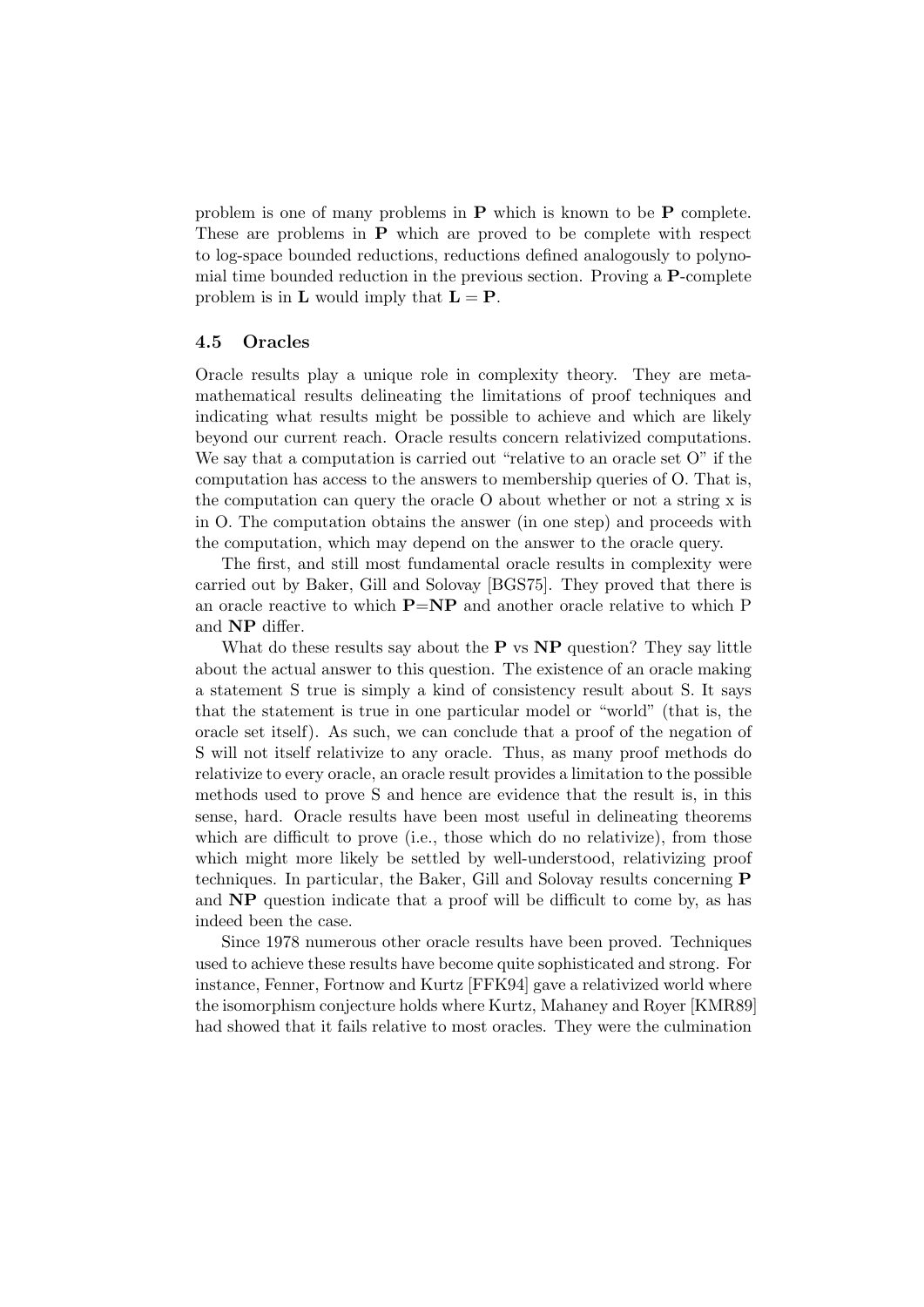of a long series of partial results addressing this question.

There are a few results in complexity that do not relativize, mostly relating to interactive proof systems (see Section 6.1) but these tend to be the exception and not the rule.

### 5 Counting Classes

Another way to study NP computations is to ask how many computations paths in the computation lead to acceptance. For example, consider the satisfiability problem. Given an instance of this problem, that is a propositional formula, instead of asking if the formula has a solution (a truth assignment making the formula true), ask how many such assignments there are. In 1979, Valiant [Val79] defined the complexity class  $\#\mathbf{P}$  as the class of functions computing the number of accepting paths of a nondeterministic Turing machine. Every  $\#\mathbf{P}$  function is computable in polynomial space. Valiant used this class to capture the complexity of the counting version of satisfiability as well as other interesting problems such as computing the permanent function.

Counting complexity has since played an important role in computational complexity theory and theoretical computer science. The techniques used in counting complexity have significant applications in circuit complexity and in the series of recent results on interactive proof systems. (See the next section.) The two most important counting function classes are  $\#P$ , described above, and **GapP**. **GapP** consists of the class of functions which compute the difference between the number of accepting paths and the number of rejecting paths of a nondeterministic Turing machine. For example, the function which tells, for any propositional formula, computes the difference of the number of accepting and rejecting truth assignments is in the class GapP.

Perhaps the two most important recent results in counting complexity are Toda's theorem [Tod91] and the closure theorem of Beigel, Reingold and Spielman's [BRS95]. Toda's theorem asserts that one can reduce any language in the polynomial-time hierarchy to a polynomial time computation which uses a  $\#P$  function as an oracle. Hence, that in terms of complexity, hard functions in  $\#P$  lie above any problem in the polynomial time hierarchy. In 1994, Beigel, Reingold and Spielman [BRS95] proved that PP is closed under union. This result solved a longstanding open problem in this area, first posed by Gill in 1977 [Gil77] in the initial paper on probabilistic classes. It implies that PP is also closed under intersection Those interested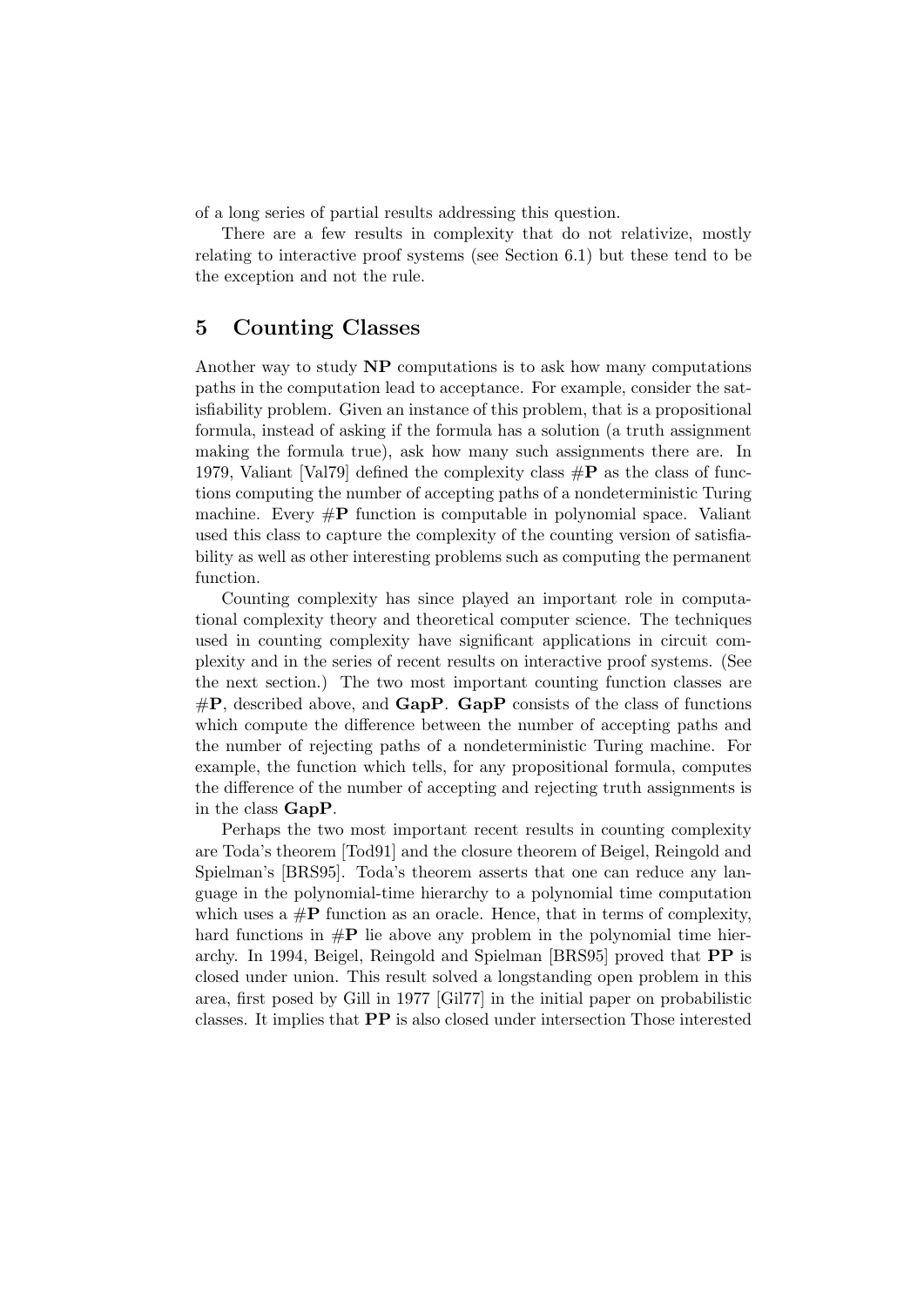in further exploring counting classes and the power of counting in complexity theory should consult the papers of Schöning [Sch90] and Fortnow [For97].

## 6 Probabilistic Complexity

In 1977, Solovay and Strassen [SS77] gave a new kind of algorithm for testing whether a number is prime. Their algorithm flipped coins to help search for a counterexample to primality. They argued that if the number was not prime then with very high confidence a counterexample could be found.

This algorithm suggested that we should revise our notion of "efficient computation". Perhaps we should now equate the efficiently computable problems with the class of problems solve in probabilistic polynomial time. A whole new area of complexity theory was developed to help understand the power of probabilistic computation.

Gill [Gil77] defined the class **BPP** to capture this new notion. Adleman and Manders [AM77] defined the class R that represented the set of problems with one-sided randomness–the machine only accepts if the instance is guaranteed to be in the language. The Solovay-Strassen algorithm puts compositeness in R.

Babai introduced the concept of a "Las Vegas" probabilistic algorithm that always gives the correct answer and runs in expected polynomial time. This class ZPP is equivalent to those problems with both positive and negative instances in R. Adleman and Huang [AH87] building on work of Goldwasser and Kilian [GK99] show that primality is in R and thus ZPP.

Very recently, Agrawal, Kayal and Saxena [AKS02] gave a deterministic polynomial-time algorithm for primality. If this result was known in the 70's, perhaps the study of probabilistic algorithms would not have progressed as quickly.

In 1983, Sipser [Sip83] showed that BPP is contained in the polynomialtime hierarchy. Gács (see  $[\text{Sip83}]$ ) improves this result to show **BPP** is in the second level of the hierarchy and Lautemann [Lau83] gives a simple proof of this fact.

One can also consider probabilistic space classes. Aleliunas, Karp, Lipton, Lovász and Rackoff  $[AKL+79]$  show that undirected graph connectivity can be computed in one-sided randomized logarithmic space, a class called RL. Similarly one can define the classes BPL and ZPL. Borodin, Cook, Dymond, Ruzzo and Tompa [BCD<sup>+</sup>89] showed that undirected graph nonconnectivity also sits in RL and thus ZPL. Nisan and Ta-Shma [NT95] showed that the connectivity question reduced directly to the nonconnectiv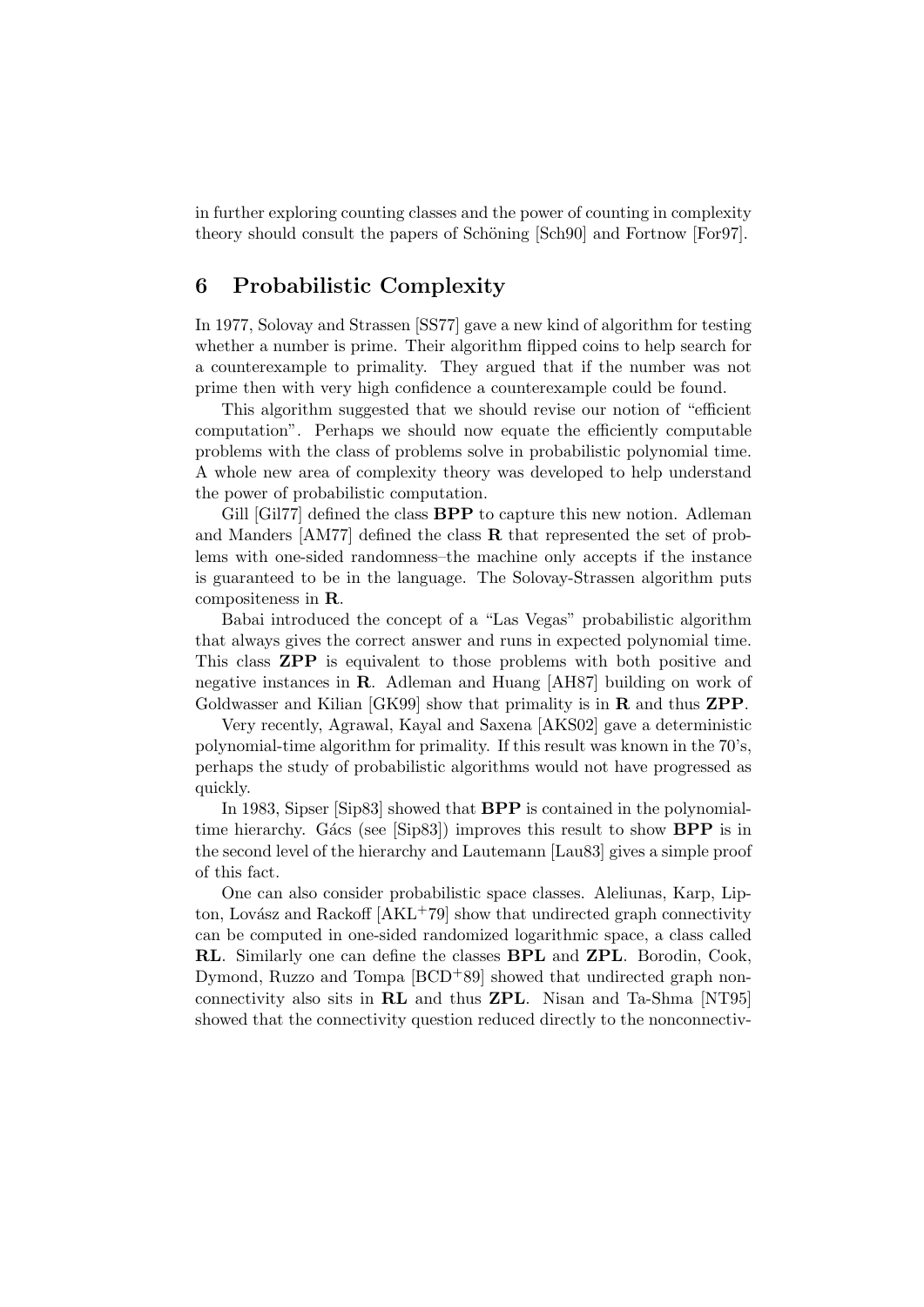ity question.

#### 6.1 Interactive Proof Systems

One can think of the class  $\bf NP$  as a *proof system*: An arbitrarily powerful prover gives a proof that say a formula is satisfiable. One can generalize this notion of proof system by allowing probabilistic verification of the proof. This yields the complexity class MA. One can also consider interaction where the verifier sends messages based on her random coins. The bounded round version of this class is  $AM$  and the unbounded round version is IP. The incredible power of these interactive proof systems has led to several of the most surprising and important recent results in computational complexity theory.

Babai [Bab85] defined interactive proof systems to help classify some group questions. An alternative interactive proof system was defined by Goldwasser, Micali and Rackoff [GMR89] as a basis for the cryptographic class zero-knowledge. Zero-knowledge proof systems have themselves played a major role in cryptography.

The two models differed on whether the prover could see the verifier's random coins, but Goldwasser and Sipser [GS89] showed the two models equivalent. Babai and Moran [BM88] showed that any bounded-round protocol needs only one question from the verifier followed by a response from the prover. Fürer, Goldreich, Mansour, Sipser and Zachos  $[FGM+89]$  showed that one can assume that for positive instances the prover can succeed with no error.

Goldreich, Micali and Wigderson [GMW91] show that the set of pairs of nonisomorphic graphs has a bounded-round interactive proof system. Boppana, Håstad and Zachos [BHZ87] show that if the complement of any NP-complete language has bounded-round interactive proofs than the polynomial-time hierarchy collapses. This remains the best evidence that the graph isomorphism problem is probably not NP-complete.

In 1990, Lund, Fortnow, Karloff and Nisan [LFKN92] showed that the complements of NP-complete languages have unbounded round interactive proof systems. Shamir [Sha92] quickly extended their techniques to show that every language in PSPACE has interactive proof system. Feldman [Fel86] had earlier shown that every language with interactive proofs lies in PSPACE.

Interactive proofs are notable in that in general proofs concerning them do not relativize, that is they are not true relative to every oracle. The classification of interactive proofs turned out not to be the end of the story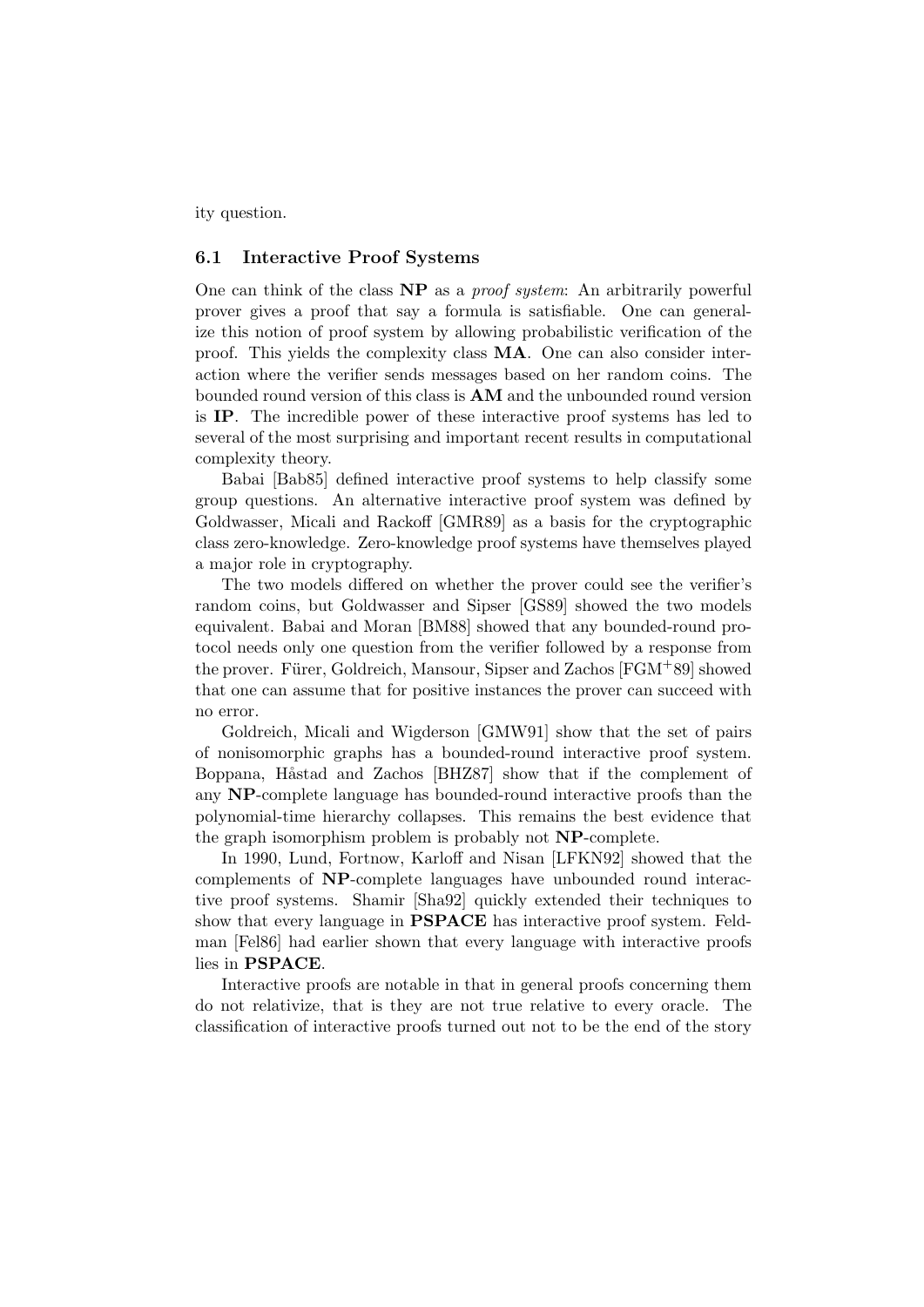but only the beginning of a revolution connecting complexity theory with approximation algorithms. For the continuation of this story we turn to probabilistically checkable proofs.

#### 6.2 Probabilistically Checkable Proofs

In 1988, Ben-Or, Goldwasser, Kilian and Wigderson [BGKW88] developed the multiprover interactive proof system. This model has multiple provers who cannot communicate with each other or see the conversations each has with the verifier. This model allows the verifier to play one prover off another.

Fortnow, Rompel and Sipser [FRS94] show this model is equivalent to probabilistically checkable proofs, where the prover writes down a possibly exponentially long proof that the verifier spot checks in probabilistic polynomial time. They also show that every language accepted by these proof systems lie in NEXP, nondeterministic exponential time.

In 1990, Babai, Fortnow and Lund [BFL91] show the surprising converse– that every language in NEXP has probabilistically checkable proofs. Babai, Fortnow, Levin and Szegedy [BFLS91] scale this proof down to develop "holographic" proofs for NP where, with a properly encoded input, the verifier can check the correctness of the proof in very short amount of time.

Feige, Goldwasser, Lovász, Safra and Szegedy  $[FGL^{+}96]$  made an amazing connection between probabilistically checkable proofs and the clique problem. By viewing possible proofs as nodes of a graph, they showed that one cannot approximate the size of a clique well without unexpected collapses in complexity classes.

In 1992, Arora, Lund, Motwani, Sudan and Szegedy [ALM+98] building on work of Arora and Safra [AS98] showed that every language in NP has a probabilistically checkable proof where the verifier uses only a logarithmic number of random coins and a constant number of queries to the proof.

The Arora et. al. result has tremendous implications for the class **MAXSNP** of approximation problems. This class developed by Papadimitriou and Yannakakis [PY91] has many interesting complete problems such as max-cut, vertex cover, independent set, traveling salesman on an arbitrary metric space and maximizing the number of satisfiable clauses of a formula.

Arora et. al. show that, unless  $P = NP$ , every MAXSNP-complete set does not have a polynomial-time approximation scheme. For each of these problems there is some constant  $\delta > 1$  such that they cannot be approximated within a factor of  $\delta$  unless  $P = NP$ .

Since these initial works on probabilistically checkable proofs, we have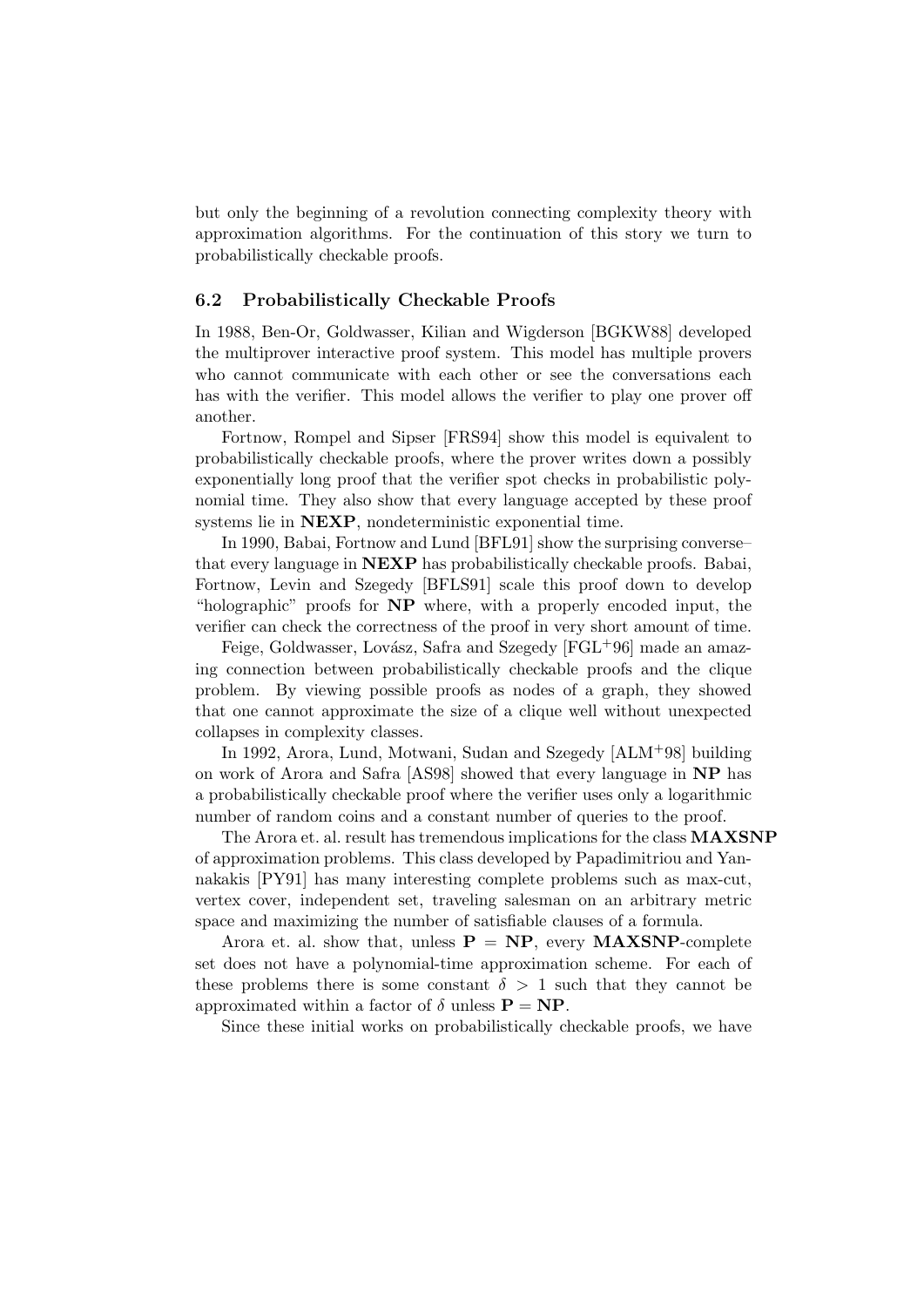seen a large number of outstanding papers improving the proof systems and getting stronger hardness of approximation results. Håstad [Hås97] gets tight results for some approximation problems. Arora [Aro98] after failing to achieve lower bounds for traveling salesman in the plane, has developed a polynomial-time approximation algorithm for this and related problems.

A series of results due to Cai, Condon, Lipton, Lapidot, Shamir, Feige and Lovász [CCL92, CCL90, CCL91, Fei91, LS91, FL92] have modified the protocol of Babai, Fortnow and Lund [BFL91] to show that every language in NEXP has a two-prover, one-round proof systems with an exponentially small error. This problem remained so elusive because running these proof systems in parallel does not have the expected error reduction [FRS94]. In 1995, Raz [Raz98] showed that the error does go done exponentially when these proofs systems are run in parallel.

#### 6.3 Derandomization

If you generate a random number on a computer, you do not get a truly random value, but a pseudorandom number computed by some complicated function on some small, hopefully random seed. In practice this usually works well so perhaps in theory the same might be true. Many of the exciting results in complexity theory in the 1980's and 90's consider this question of derandomization–how to reduce or eliminate the number of truly random bits to simulate probabilistic algorithms.

The first approach to this problem came from cryptography. Blum and Micali [BM84] first to show how to create randomness from cryptographically hard functions. Yao [Yao90] showed how to reduce the number of random bits of any algorithm based on any cryptographically secure oneway permutation. Håstad, Impagliazzo, Levin and Luby [HILL99] building on techniques of Goldreich and Levin [GL89] and Goldreich, Krawczyk and Luby [GKL93] show that one can get pseudorandomness from any one-way function.

Nisan and Wigderson [NW94] take a different approach. They show how to get pseudorandomness based on a language hard against nonuniform computation. Impagliazzo and Wigderson [IW97] building on this result and Babai, Fortnow, Nisan and Wigderson [BFNW93] show that BPP equals P if there exists a language in exponential time that cannot be computed by any subexponential circuit.

For derandomization of space we have several unconditional results. Nisan [Nis92] gives general tools for derandomizing space-bounded computation. Among the applications, he gets a  $O(\log^2 n)$  space construction for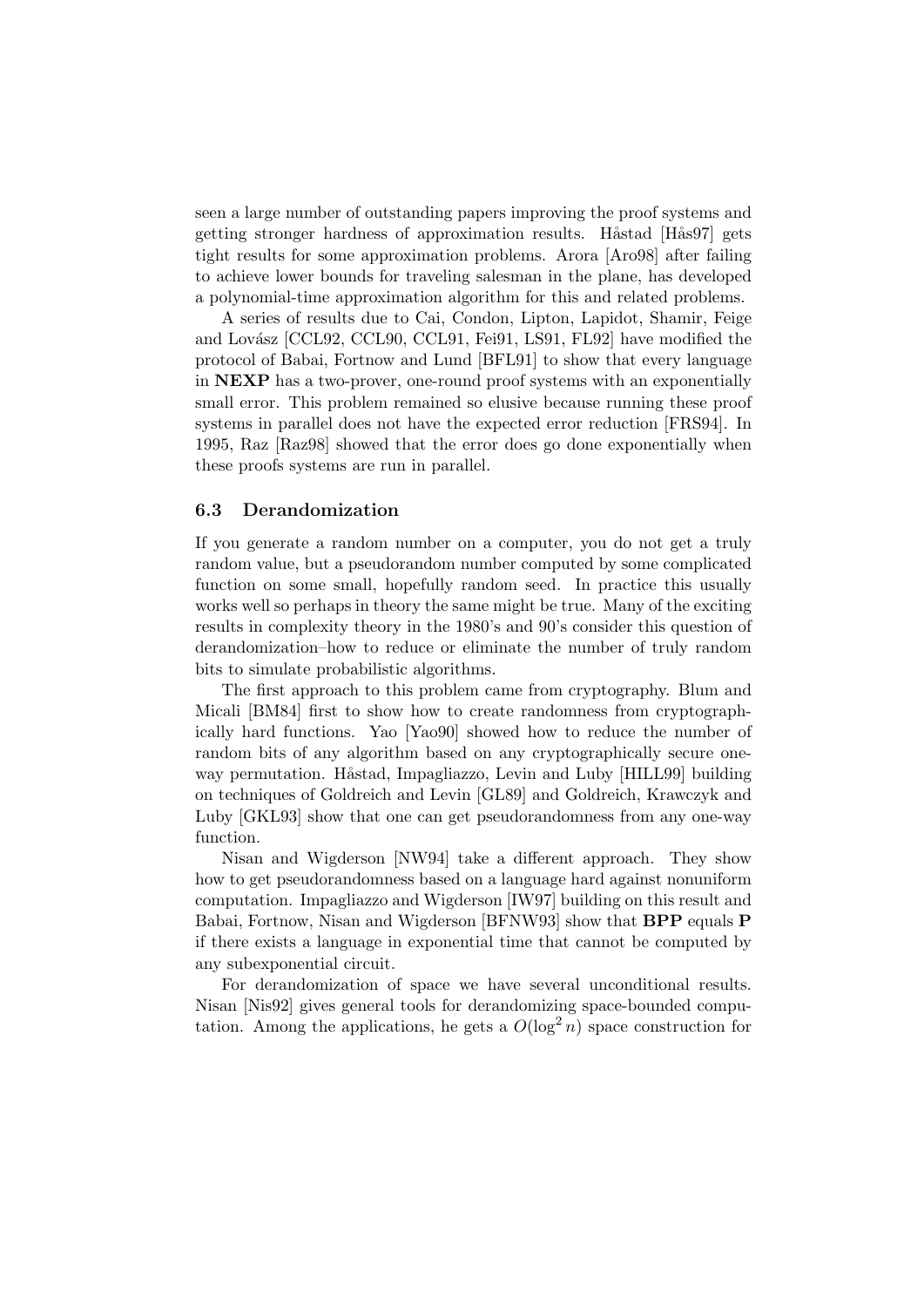universal traversal sequences for undirected graphs.

Saks and Zhou [SZ99] show that every probabilistic logarithmic space algorithm can be simulated in  $O(\log^{3/2} n)$  deterministic space. Armoni, Ta-Shma, Wigderson and Zhou [ATWZ97] building on work of Nisan, Szemerédi, and Wigderson [NSW92] show that one can solve undirected graph connectivity in  $O(\log^{4/3} n)$  space.

### 7 Descriptive Complexity

Many of the fundamental concepts and methods of complexity theory have their genesis in mathematical logic, and in computability theory in particular. This includes the ideas of reductions, complete problems, hierarchies and logical definability. It is a well-understood principle of mathematical logic that the more complex a problem's logical definition (for example, in terms of quantifier alternation) the more difficult its solvability. Descriptive complexity aims to measure the computational complexity of a problem in terms of the complexity of the logical language needed to define it. As is often the case in complexity theory, the issues here become more subtle and the measure of the logical complexity of a problem more intricate than in computability theory. Descriptive complexity has its beginnings in the research of Jones, Selman, Fagin [JS74, Fag73, Fag74] and others in the early 1970's. More recently descriptive complexity has had significant applications to database theory and to computer-aided verification.

The ground breaking theorem of this area is due to Fagin [Fag73]. It provided the first major impetus for the study of descriptive complexity. Fagin's Theorem gives a logical characterization of the class NP. It states that NP is exactly the class of problems definable by existential second order Boolean formulas. This result, and others that follow, show that natural complexity classes have an intrinsic logical complexity.

To get a feel for this important idea, consider the NP-complete problem of 3 colorability of a graph. Fagin's theorem says there is a second order existential formula which holds for exactly those graphs which are 3-colorable. This formula can be written as  $(\exists A, B, C)(\forall v)[(A(v) \vee B(v) \vee$  $C(v)\wedge(\forall w)(E(v, w) \rightarrow \neg(A(v)\wedge A(w))\wedge \neg(B(v)\wedge B(w))\wedge \neg(C(v)\wedge C(w))).$ Intuitively this formula states that every vertex is colored by one of three colors A, B, or C and no two adjacent vertices have the same color. A graph, considered as a finite model, satisfies this formula if and only if it is 3-colorable.

Fagin's theorem was the first in a long line of results which prove that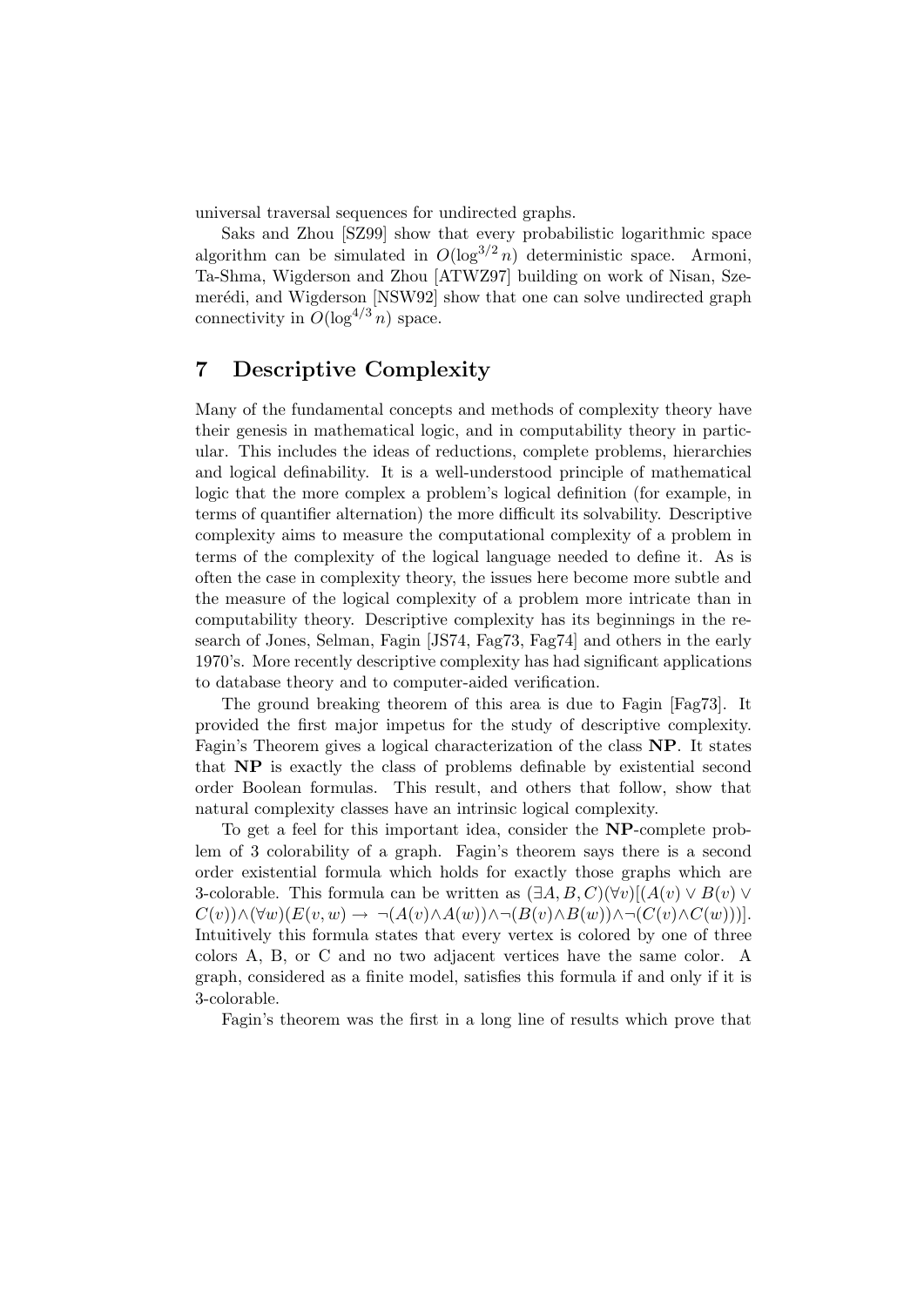complexity classes can be given logical characterizations, often very simply and elegantly. Notable among these is the theorem of Immerman and Vardi [Imm82, Var82] which captures the complexity of polynomial time. Their theorem states that the class of problems definable in first order logic with the addition of the least fixed point operator is exactly the complexity class P. Logspace can be characterized along these same lines, but using the transitive closure (TC) operator rather than least fixed point. That is, nondeterministic logspace is the class of problems definable in first order logic with the addition of TC (see Immerman [Imm88]). And if one replaces first order logic with TC with second order logic with TC the result is PSPACE (see Immerman [Imm83]). Other, analogous results in this field go on to characterize various circuit and parallel complexity classes, the polynomial time hierarchy, and other space classes, and even yield results concerning counting classes.

The intuition provided by looking at complexity theory in this way has proved insightful and powerful. In fact, one proof of the famous Immerman-Szelepcsenyi Theorem [Imm88, Sze88] (that by Immerman) came from these logical considerations. This theorem say that any nondeterministic space class which contains logspace is closed under complement. An immediate consequence is that the context sensitive languages are closed under complement, answering a question which had been open for about 25 years.

To this point we have considered several of the most fully developed and fundamental areas of complexity theory. We now survey a few of the more central topics in the field dealing with other models of computation and their complexity theory. These include circuit complexity, communication complexity and proof complexity.

### 8 Finite Models

#### 8.1 Circuit Complexity

The properties and construction of efficient Boolean circuits are of practical importance as they are the building block of computers. Circuit complexity studies bounds on the size and depth of circuits which compute a given Boolean functions. Aside from their practical value, such bounds are closely tied to important questions about Turing machine computations.

Boolean circuits are directed acyclic graphs whose internal nodes (or "gates") are Boolean functions, most often the "standard" Boolean functions, and, or and not. In a circuit, the nodes of in-degree 0 are called input nodes and labeled with input variables. The nodes with out-degree 0 are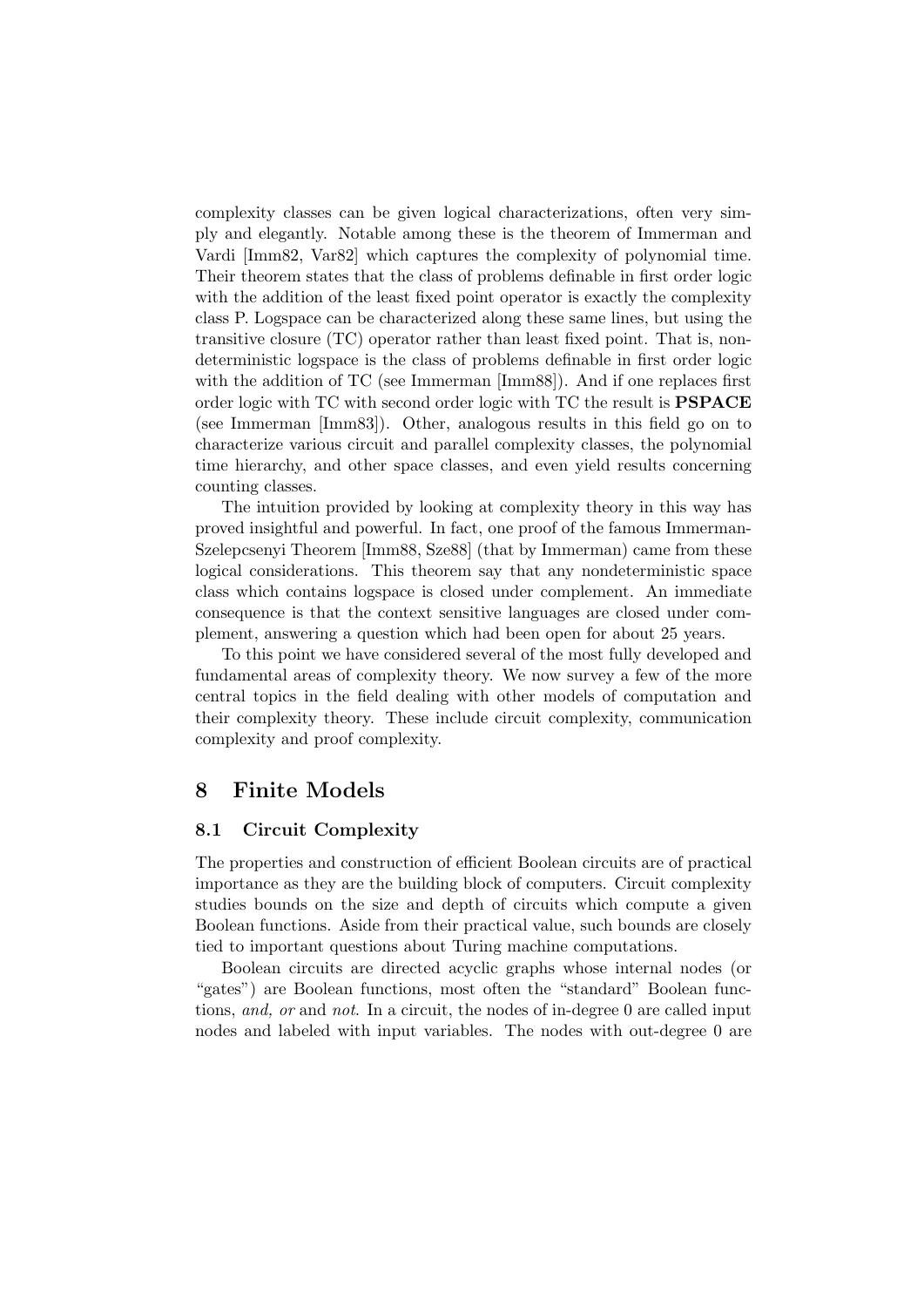called output nodes. The value of the circuit is computed in the natural way by giving values to the input variables, applying the gates to these values, and computing the output values.

The size,  $s(C)$ , of a circuit C is the number of gates it contains. The depth,  $d(C)$ , of a circuit C is the length of the longest path from an input to an output node.

A circuit with n inputs can be thought of as a recognizer of a set of strings of length n, namely those which result in the circuit evaluating to 1. In order to consider circuits as recognizing an infinite set of strings, we consider circuit families which are infinite collections of circuits,  $C_n$ , one for each input length. In this way a circuit family can recognize a language just as a Turing machine can.

A circuit family is a nonuniform model, the function taking  $n$  to  $C_n$  may not be computable. A nonuniform circuit family can recognize noncomputable sets. We can measure the size and depth of circuit families using asymptotic notation. So, for example, we say that a circuit family has polynomial size if  $s(C_n)$  is  $O(p(n))$ , for some polynomial  $p(n)$ . Any language in P has polynomial size circuits. That is, it is recognized by a circuit family which has polynomial size. And so proving that some **NP** problem does not have polynomial size circuits would imply that  $P \neq NP$ . Largely because of many such implications for complexity classes, considerable effort has been devoted to proving circuit lower bounds. However, to this point this effort has met with limited success.

In an early paper, Shannon [Sha49] showed that most Boolean functions require exponential size circuits. This proof was nonconstructive and proving bounds on particular functions is more difficult. In fact, no non-linear lower bound is known for the circuit size of a concrete function.

To get more positive results one needs to restrict the circuit families being considered. This can be done by requiring some uniformity in the function mapping n to  $C_n$ , or it can be done by restricting the size or depth of the circuits themselves. For example, the class  $AC^0$  consists of those languages recognized by uniform, constant depth, polynomial size circuits with and, or and not gates which allow unbounded fan-in. One early and fundamental results, due to Furst, Saxe and Sipser [FFS88] and Ajtai [Ajt83] is that the parity function is not in  $AC^0$ , and in fact requires exponential size  $AC^0$ -type circuits [Yao90]. This immediately implies that  $AC^0$  differs from the class ACC of languages which have circuit families made from  $AC^0$  circuits with the addition of  $Mod_m$  gates, with m fixed for the circuit family. It also can be shown to imply the existence of an oracle separating the polynomial hierarchy from PSPACE.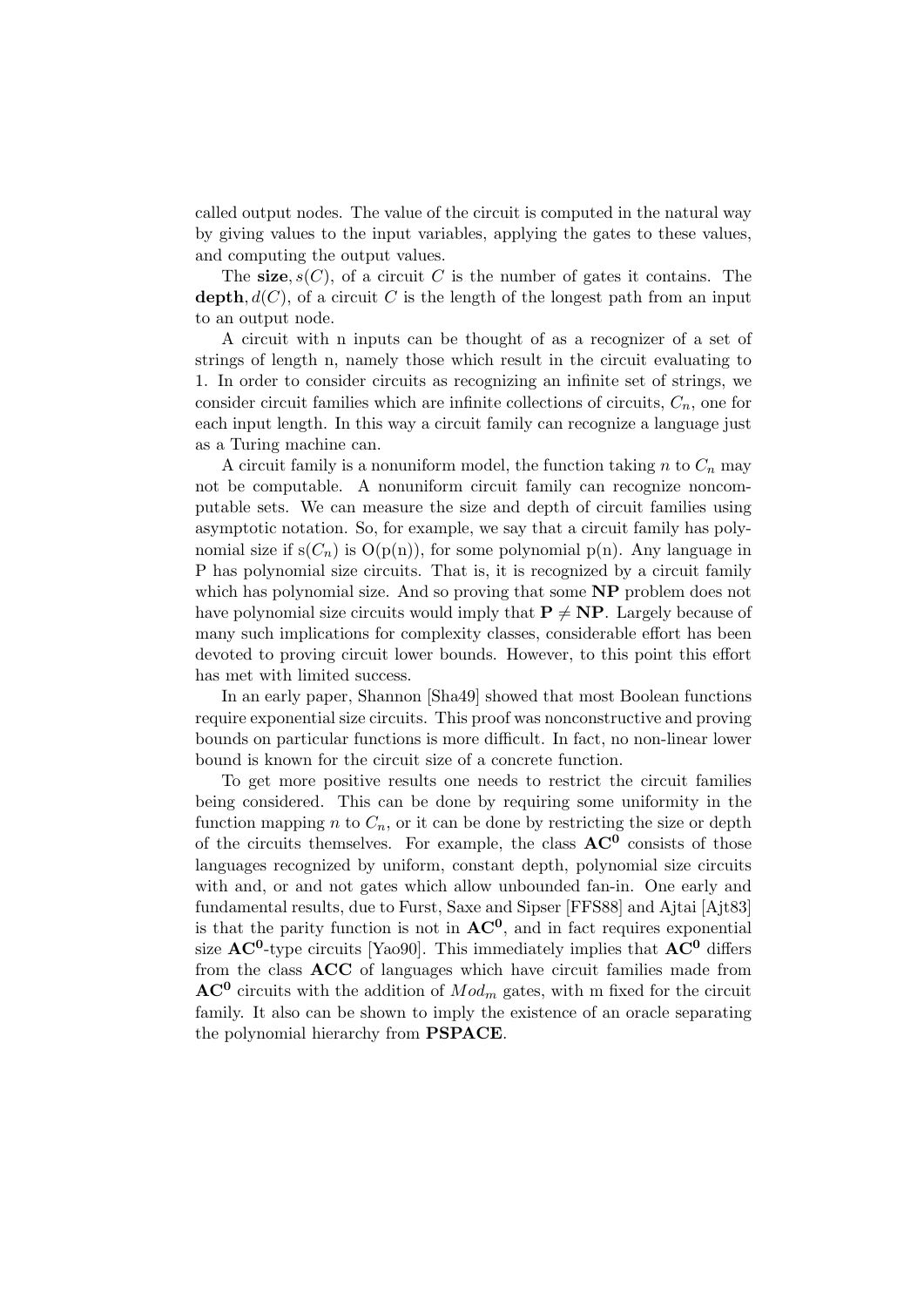It is also known that the classes  $\text{ACC}(p)$  are all distinct, where only  $Mod_p$  gates are allowed, for p a prime. This was shown by Smolensky [Smo87] and Razborov [Raz98]. ACC itself has resisted all lower bound techniques and in fact it is not even know to be properly contained in NP.

Razborov [Raz85b] showed that clique does not have small monotone circuits, i.e., just AND and OR gates without negations. However, this result says more about the limitations of monotone circuits as Razborov [Raz85a] showed that the matching problem, known to be in  $P$ , also does not have small monotone circuit.

#### 8.2 Communication Complexity

Much of modern computer science deals with the speed and efficiency at which digital communication can take place. Communication complexity is an attempt to model the efficiency and intrinsic complexity of communication between computers. It studies problems which model typical communication needs of computations and attempts to determine the bounds on the amount of communication between processors that these problems require.

The basic question of communication complexity is, how much information do two parties need to exchange in order to carry out a computation? We assume both parties have unlimited computational power.

For example, consider the case where both parties have n input bits and they want to determine if there is a position  $i \leq n$  where the two bits in position i match. It is not hard to see that the communication complexity of this problem is n, as the n bits are independent and in the worst case, all n bits of one party have to be transmitted to the other.

Now consider the problem of computing the parity of a string of bits where  $1/2$  of the bits are given to party 1 and the other half to party 2. In this case, party 1 need only compute the parity of her bits and send this parity to party 2 who can then compute the parity of the whole bit string. So in this case the communication complexity is a single bit.

Communication complexity has provided upper and lower bounds for the complexity of many fundamental communication problems. It has clarified the role which communication plays in distributed and parallel computation as well as in the performance of VLSI circuits. It also applies and has had an impact on the study of interactive protocols. For a good survey of the major results in this field, consult Nisan and Kushelevitz [KN96].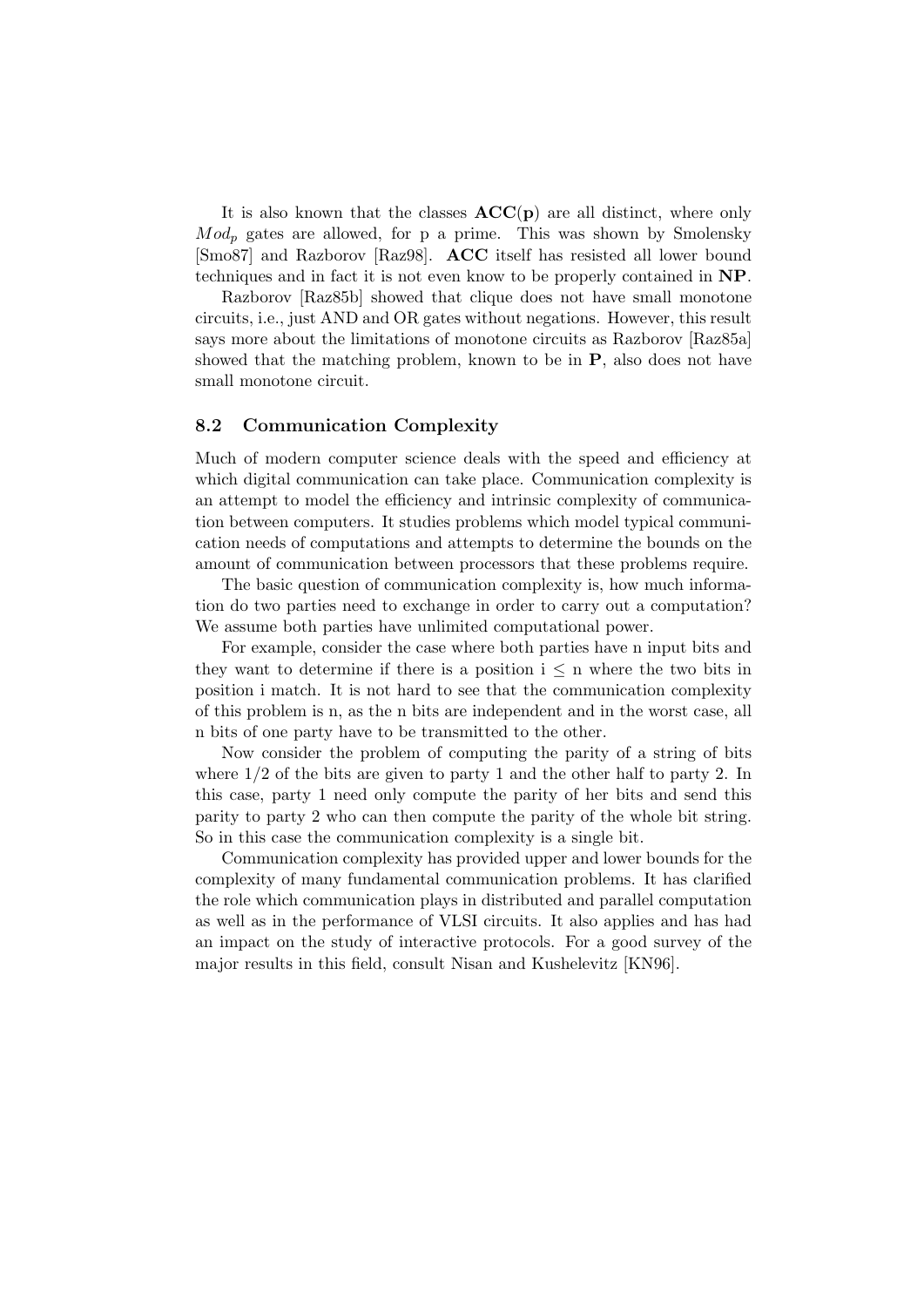#### 8.3 Proof Complexity

The class NP can be characterized as those problems which have short, easily verified membership proofs. Dual to NP-complete problems, like SAT, are co−NP-complete problems, such as TAUT (the collection of propositional tautologies). TAUT is not known to have short, easily verified membership proofs, and in fact if it did then  $NP = co-NP$  (see Cook and Reckhow [CR73]). Proof complexity studies the lengths of proofs in propositional logic and the connections between propositional proofs and computational complexity theory, circuit complexity and automated theorem proving. In the last decade there have been significant advances in lower bounds for propositional proof complexity as well as in the study of new and interesting proof systems.

Cook and Reckhow [CR73] were the first to make the notion of a propositional proof system precise. They realized that to do this they needed to specify exactly what a proof is and to give a general format for presenting and efficiently verifying a proof  $p$ . They defined a propositional proof system S to be a polynomial-time computable predicate, R, such that for all propositional formulas, F,  $F \in TAUT \iff \exists p S(F,p)$ . The complexity of S is then defined to be the smallest function  $f : N \longrightarrow N$  which bounds the lengths of the proofs of S as a function of the lengths of the tautologies being proved. Efficient proof systems, those with complexity bounded by some polynomial, are called polynomial-bounded proof systems.

Several natural proof systems have been defined and their complexity and relationship explored. Among the most studied are Frege and extended-Frege Proof systems [Urq87] and [KP89], refutation systems, most notably resolution [Rob65] and circuit based proof systems [Ajt83] and [Bus87]. We briefly discuss the complexity of resolution systems here, but see Beame and Pitassi [BP98] for a nice overview of results concerning these other proof systems.

Resolution proof systems are the most well-studied model. Resolution is a very restricted proof system and so has provided the setting for the first lower bound proofs. Resolution proof systems are refutation systems where a statement D is proved by assuming its negation and deriving a contradiction from this negation. In a resolution proof system there is a single rule of inference, resolution, which is a form of cut. In its propositional form it say that is  $F \vee x$  and  $G \vee \neg x$  are true then  $F \vee G$  follows. A restricted form of resolution, called regular resolution, was proved to have a superpolynomial lower bound by Tseitin [Tse68] on certain tautologies representing graph properties. The first superpolynomial lower bound for general resolution was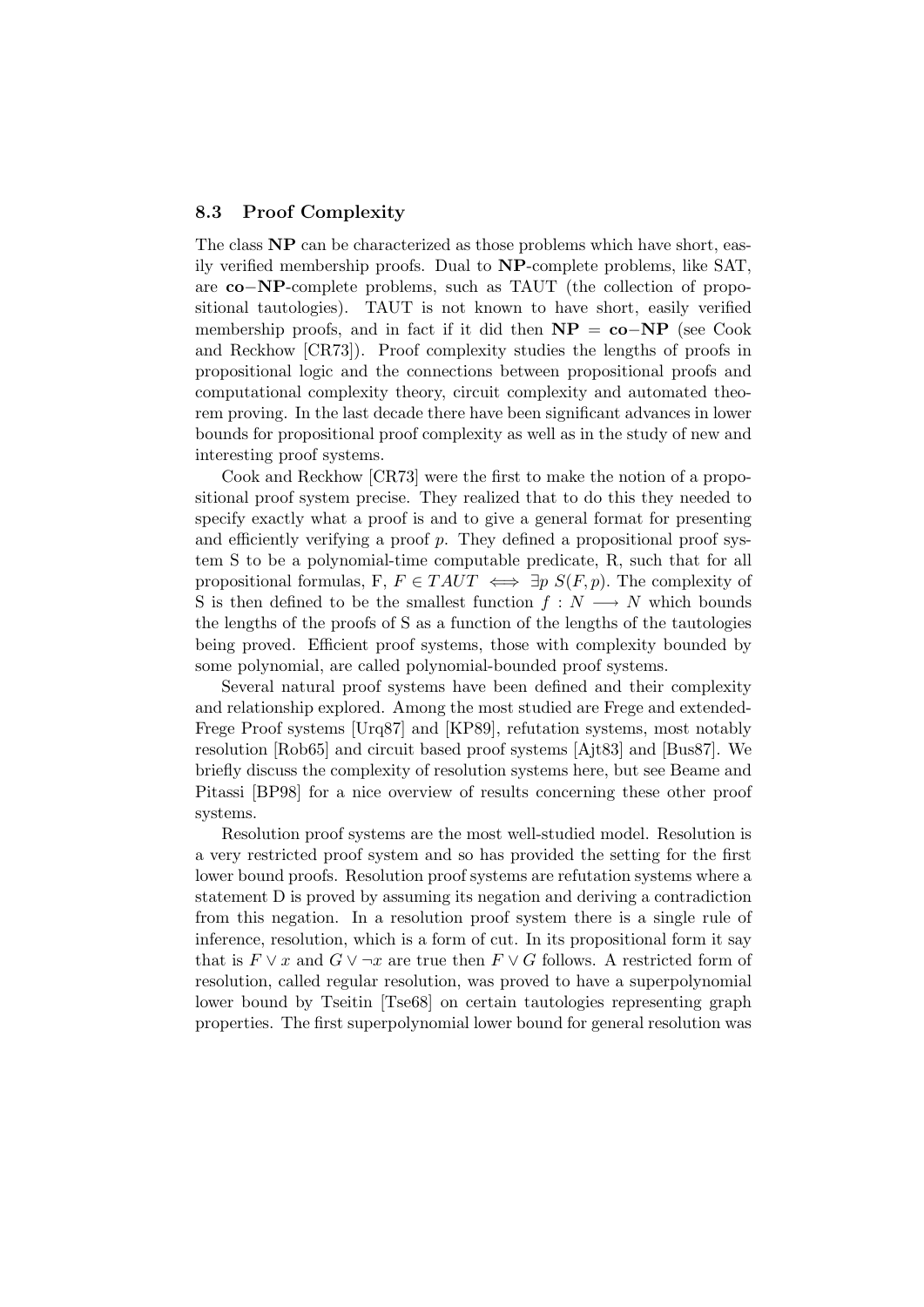achieved by Haken [Hås89] who in 1985 proved an exponential lower bound for the pigeonhole principle. Since then several other classes of tautologies have been shown to require superpolynomial long resolution proofs.

# 9 Quantum Computing

The mark of a good scientific field is its ability to adapt to new ideas and new technologies. Computational complexity reaches this ideal. As we have developed new ideas of probabilistic and parallel computation, the complexity community has not thrown out the previous research, rather they have modified the existing models to fit these new ideas and have shown how to connect the power of probabilistic and parallel computation to our already rich theory. Most recently complexity theorists have begun to analyze the computational power of machines based on quantum mechanics.

In 1982, Richard Feynman [Fey82], the physicist, noted that current computer technology could not efficiently simulate quantum systems. He suggested the possibility that computers built on quantum mechanics might be able to perform this task. David Deutch [Deu85] in 1985 developed a theoretical computation model based on quantum mechanics and suggested that such a model could efficiently compute problems not computable by a traditional computer.

Two quantum algorithms have received quite a bit of notice: Shor's [Sho97] procedure for factoring integers in polynomial time on a quantum computer and Grover's [Gro96] technique for searching a database of  $n$  elements in  $O(\sqrt{n})$  time.

We know surprisingly little about the computational complexity of quantum computing. Bernstein and Vazirani [BV97] give a formal definition of the class BQP of language efficiently computable by quantum computers. They show the surprising robustness of **BQP** which remains unscathed under variations of the model such as restricting to a small set of rational amplitudes, allowing quantum subroutines and a single measurement at the end of the computation.

Bernstein and Vazirani show that BQP is contained in PSPACE. Adleman, DeMarrais and Huang [ADH97] show that BQP is contained in the counting class PP. Bennett, Bernstein, Brassard and Vazirani [BBBV97] give a relativized world where NP is not contained in BQP. We do not know any nonrelativized consequences of NP in BQP or if BQP lies in the polynomial-time hierarchy.

What about quantum variations of **NP** and interactive proof systems?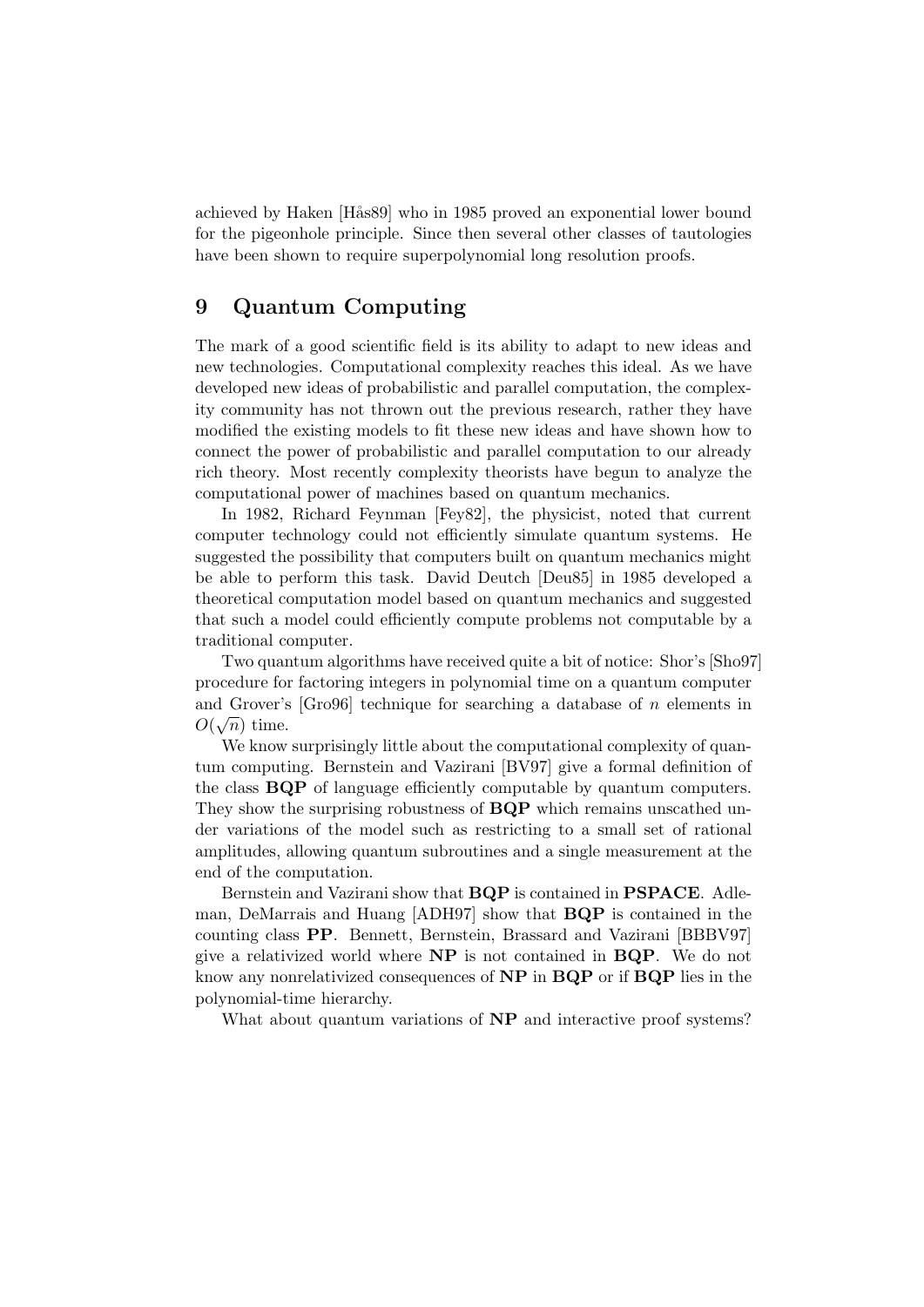Fenner, Green, Homer and Pruim [FGHP99] consider the class consisting of the languages  $L$  such that for some polynomial-time quantum Turing machine, x is in L when  $M(x)$  accepts with positive probability. They show the equivalence of this class to the counting class  $co-C=P$ .

Watrous [Wat99] shows that every language in **PSPACE** has a boundedround quantum interactive proof system. Kitaev and Watrous [KW00] show that every quantum interactive proof system has an equivalent boundedround proof system and every such language sits in deterministic exponential time.

We have seen quite a bit of progress on quantum decision tree complexity. In this model we count the number of queries made to a black-box database of size n. Quantum queries can be made in superposition.

Deutsch and Jousza [DJ92] gave an early example of a simple function that can be solved with one query quantumly but requires  $\Omega(n)$  queries deterministically or probabilistically with no error. Bernstein and Vazirani [BV97] give the first example of a problem that can be solved with polynomial number of queries quantumly but requires a superpolynomial number of queries probabilistically with bounded error. Simon [Sim97] gives another example with an exponential gap. Brassard and Høyer [BH97] gave a zero-error quantum algorithms for Simon's problem. Shor's factoring algorithm [Sho97] can be viewed as an extension of Simon's problem that finds the period in a periodic black-box function.

All of these examples require a promise, i.e., restricting the allowable inputs to be tested. Fortnow and Rogers [FR99] and Beals, Buhrman, Cleve, Mosca and de Wolf  $[BBC + 98]$  show that a promise is necessary to get a superpolynomial separation.

### 10 Future Directions

Despite the plethora of exciting results in computational complexity over the past forty years, true complexity class separations have remained beyond our grasp. Tackling these problems, especially showing a separation of P and NP, is our greatest challenge for the future.

How will someone prove that  $P$  and  $NP$  differ? As of this writing, we have no serious techniques that could help separate these classes. What kind of future ideas could lead us to answer this difficult question? Some possibilities:

• A unexpected connection to other areas of mathematics such as algebraic geometry or higher cohomology. Perhaps even an area of math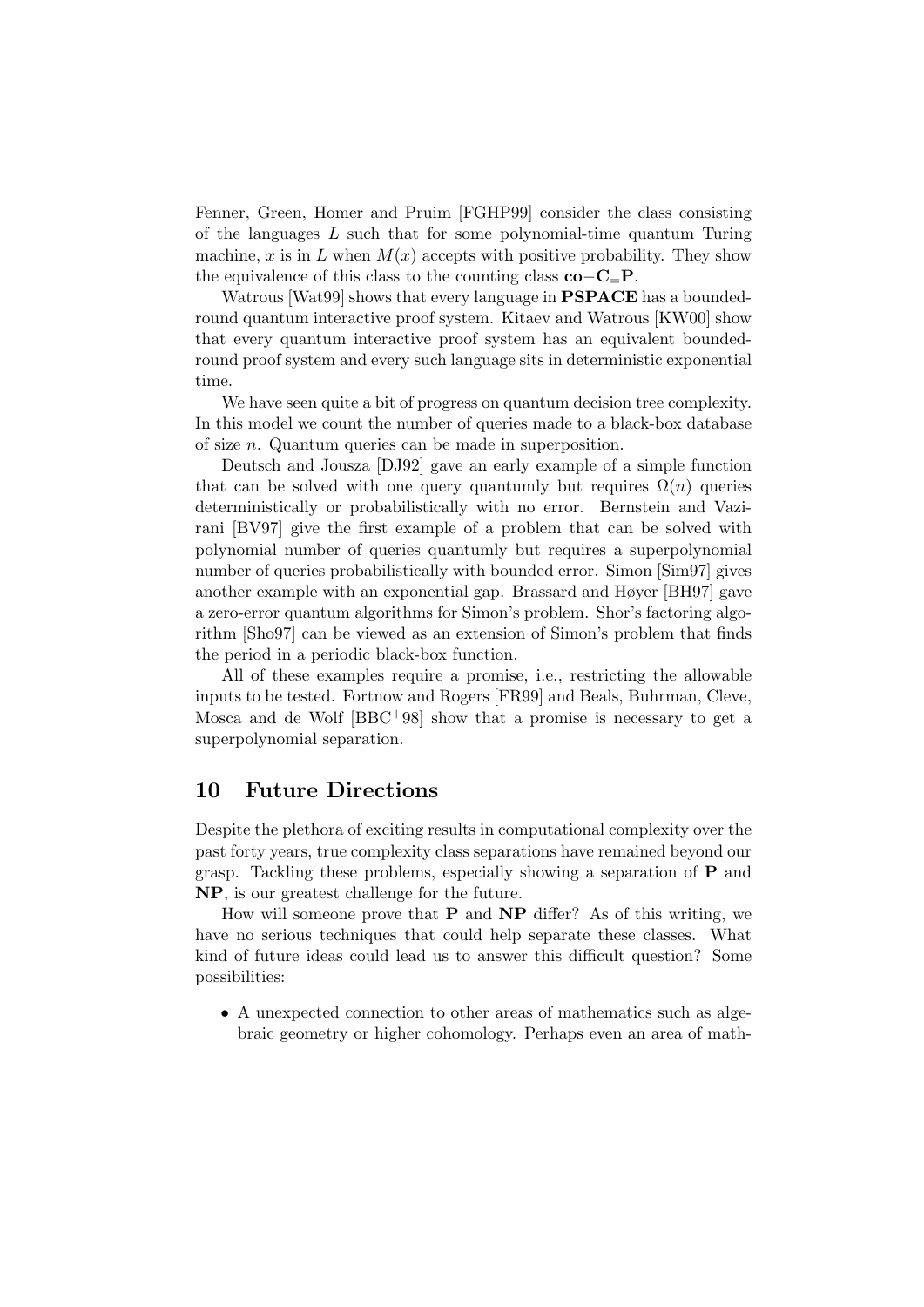ematics not yet developed. Perhaps someone will develop a whole new direction for mathematics in order to handle the P versus NP question.

- New techniques to prover lower bounds for circuits, branching programs and/or proof systems in models strong enough to give complexity class separations.
- A new characterization of P or NP that makes separation more tractable.
- A clever twist on old-fashioned diagonalization, still the only techniques that has given any lower bounds on complexity classes.

Complexity theory will progress in areas beyond class separation. Still, quite a few interesting questions remain in many areas, even basic questions in quantum computational complexity remain. Complexity theorists will continue to forge new ground and find new and exciting results in these directions.

As with probabilistic, parallel and quantum complexity, new models of computation will be developed. Computational complexity theorists will be right on top of these developments leading the way to understand the inherent efficient computational power of these models.

We have seen many books and popular news stories about the other "complexity", complex systems that occur in many aspects of society and nature such as financial markets, the internet, biological systems, the weather and debatably even physical systems. This theory suggests that such systems have a very simple set of rules that when combined produce quite a complex behavior. Computer programs exhibit a very similar behavior. We will see computational complexity techniques used to help understand the efficiency of the complex behavior of these systems.

Finally, computational complexity will continue to have the Big Surprise. No one can predict the next big surprise but it will happen as it always does.

Let us end this survey with a quote from Juris Hartmanis' notebook (see [Har81]) in his entry dated December 31, 1962

#### This was a good year.

This was a good forty years and complexity theory is only getting started.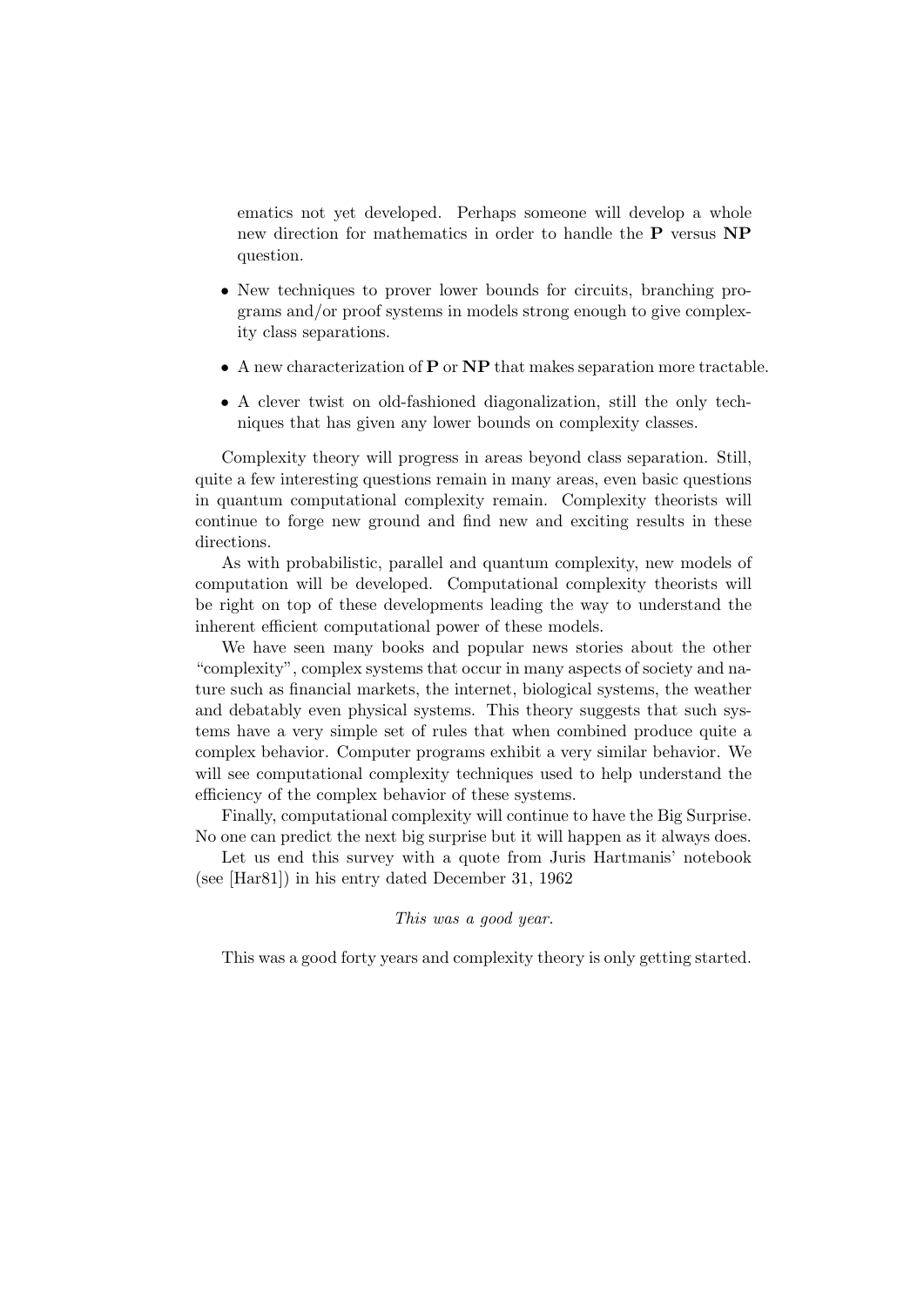# 11 Further Reading

There have been several articles on various aspects of the history of complexity theory, many of which we have used as source material for this article. We give a small sampling of pointers here:

- [Har81] Juris Hartmanis reminisces on the beginnings of complexity theory.
- [Tra84] Boris Trakhtenbrot describes the development of NP-completeness from the Russian perspective.
- [Sip92] Michael Sipser gives a historical account of the **P** versus **NP** question including a copy and translation of Gödel's historic letter to von Neumann.
- [GJ79] Michael Garey and David Johnson give a "terminological history" of NP-completeness and a very readable account of the basic theory of NP-completeness.
- The collection of papers edited by Hochbaum [Hoc95] is a good overview of progress made in approximating solutions to NP-hard problems.
- Consult the book by Greenlaw, Hoover and Ruzzo [RGR95] to learn more of complexity theory within  $P$  and for many more  $P$ -complete problems.
- The Turing award lectures of Cook [Coo83], Karp [Kar86], Hartmanis [Har94] and Stearns [Ste94] give interesting insights into the early days of computational complexity.
- The textbook of Homer and Selman [HS00] contains a careful development of the definitions and basic concepts of complexity theory, and proofs of many central facts in this field.
- The complexity columns of SIGACT news and the Bulletin of the EATCS have had a number of excellent surveys on many of the areas described in this article.
- The two collections Complexity Theory Retrospective [Sel88] and Complexity Theory Retrospective II [HS97] contain some excellent recent surveys of several of the topics mentioned here.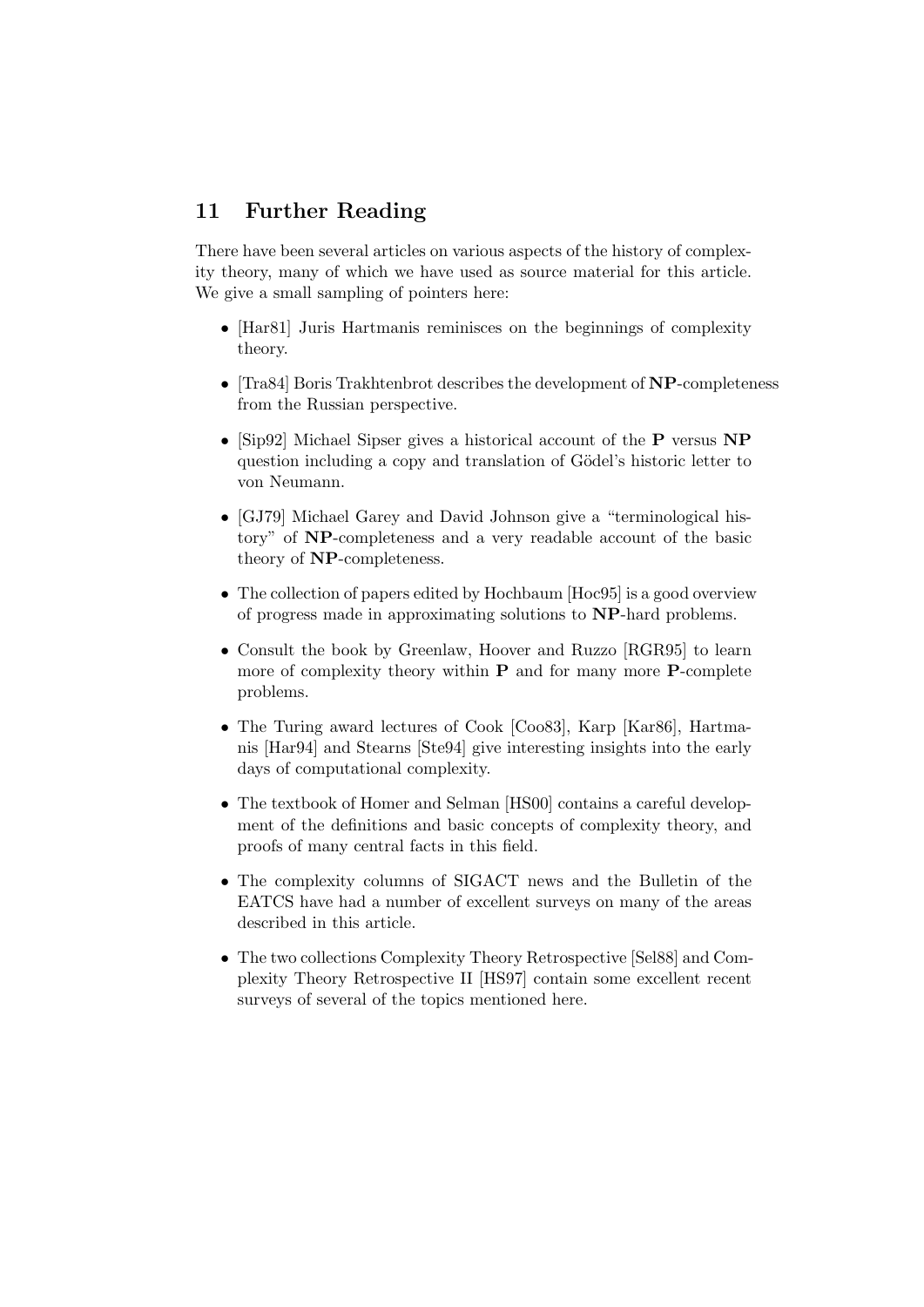## Acknowledgments

The authors would like to thank their colleagues, far too numerous to mention, whom we have had many wonderful discussions about complexity over the past few decades. Many of these discussions have affected how we have produced various aspects of this article.

We would like to thank the editors of this book, particularly Aki Kanamori, for inviting us to write this article. The first author would like to thank the program committee of the 17th Annual Conference on Computational Complexity for inviting him to present some of this material at that conference.

### References

- [ADH97] L. Adleman, J. DeMarrais, and M. Huang. Quantum computability. SIAM Journal on Computing, 26(5):1524–1540, 1997.
- [AH87] L. Adleman and M. Huang. Recognizing primes in random polynomial time. In Proceedings of the 19th ACM Symposium on the Theory of Computing, pages 462–469. ACM, New York, 1987.
- [Ajt83] M. Ajtai.  $\sigma_1^1$  formulea on finite structures. *Journal of Pure and* Applied Logic, 24:1–48, 1983.
- [AKL<sup>+</sup>79] R. Aleliunas, R. Karp, R. Lipton, L. Lovász, and C. Rackoff. Random walks, universal traversal sequences, and the complexity of maze problems. In Proceedings of the 20th IEEE Symposium on Foundations of Computer Science, pages 218–223. IEEE, New York, 1979.
- [AKS02] M. Agrawal, N. Kayal, and N. Saxena. PRIMES is in P. Unpublished manuscript, Indian Institute of Technology Kanpur, 2002.
- [ALM+98] S. Arora, C. Lund, R. Motwani, M. Sudan, and M. Szegedy. Proof verification and the hardness of approximation problems. Journal of the ACM, 45(3):501–555, May 1998.
- [AM77] L. Adleman and K. Manders. Reducibility, randomness, and intractibility. In Proceedings of the 9th ACM Symposium on the Theory of Computing, pages 151–163. ACM, New York, 1977.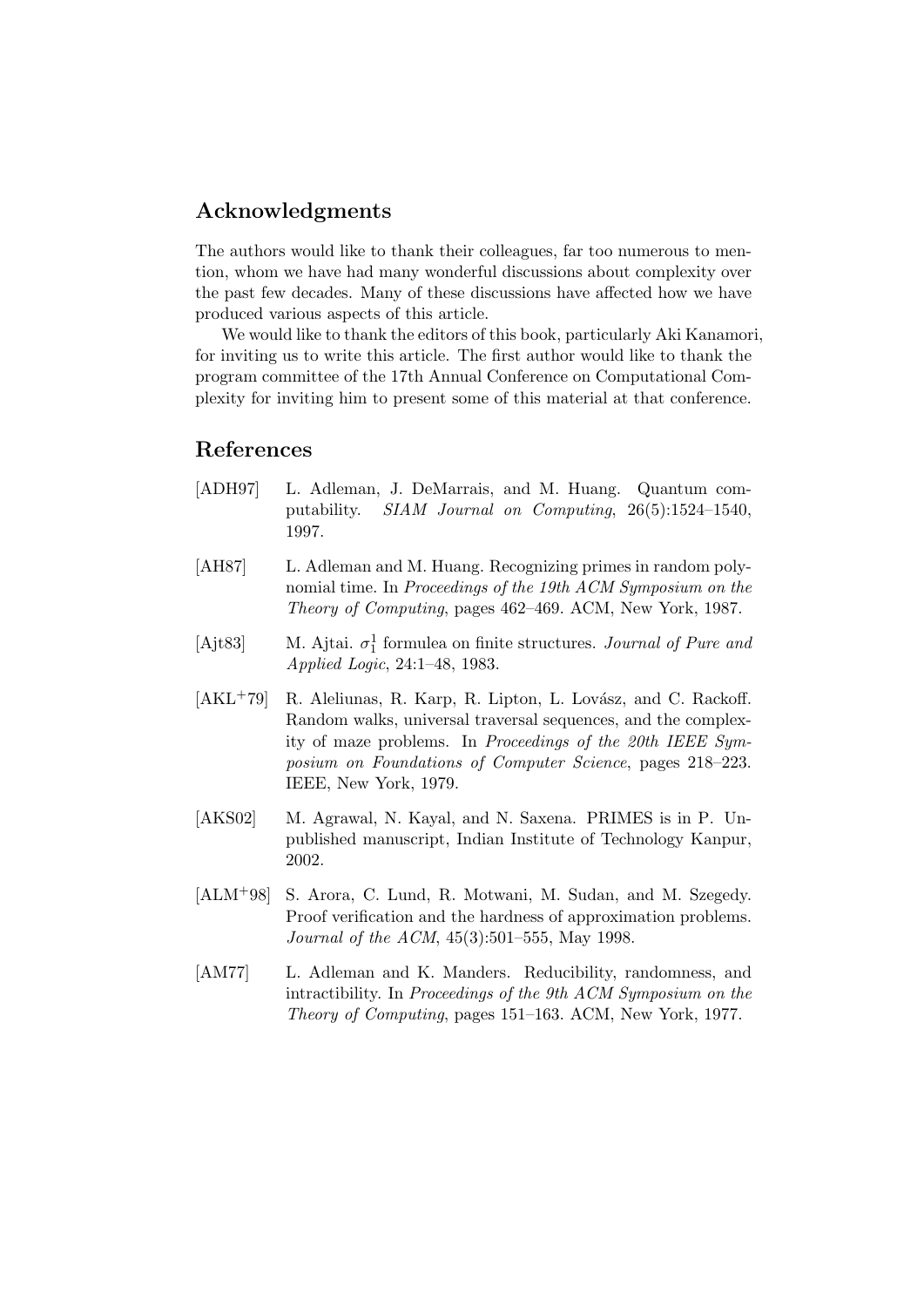- [Aro98] S. Arora. Polynomial time approximation schemes for Euclidean traveling salesman and other geometric problems. Journal of the ACM, 45(5):753–782, September 1998.
- [AS89] K. Ambos-Spies. On the relative complexity of hard problems for complexity classes without complete problems. TCS, 64:43– 61, 1989.
- [AS98] S. Arora and S. Safra. Probabilistic checking of proofs: A new characterization of NP. Journal of the  $ACM$ ,  $45(1)$ :70–122, January 1998.
- [ATWZ97] R. Armoni, A. Ta-Shma, A. Wigderson, and S. Zhou.  $SL \subseteq L^{\frac{4}{3}}$ . In Proceedings of the 29th ACM Symposium on the Theory of Computing, pages 230–239. ACM, New York, 1997.
- [Bab85] L. Babai. Trading group theory for randomness. In Proceedings of the 17th ACM Symposium on the Theory of Computing, pages 421–429. ACM, New York, 1985.
- [BBBV97] C. Bennett, E. Bernstein, G. Brassard, and U. Vazirani. Strengths and weaknesses of quantum computing. SIAM Journal on Computing, 26(5):1510–1523, 1997.
- [BBC+98] R. Beals, H. Buhrman, R. Cleve, M. Mosca, and R. de Wolf. Quantum lower bounds by polynomials. In Proceedings of the 39th IEEE Symposium on Foundations of Computer Science, pages 352–361. IEEE, New York, 1998.
- [BCD+89] A. Borodin, S. A. Cook, P. W. Dymond, W. L. Ruzzo, and M. Tompa. Two applications of inductive counting for complementaion problems. SIAM J. Computing, 13:559–578, 1989.
- [BFL91] L. Babai, L. Fortnow, and C. Lund. Non-deterministic exponential time has two-prover interactive protocols. Computational Complexity, 1(1):3–40, 1991.
- [BFLS91] L. Babai, L. Fortnow, L. Levin, and M. Szegedy. Checking computations in polylogarithmic time. In Proceedings of the 23rd ACM Symposium on the Theory of Computing, pages 21– 31. ACM, New York, 1991.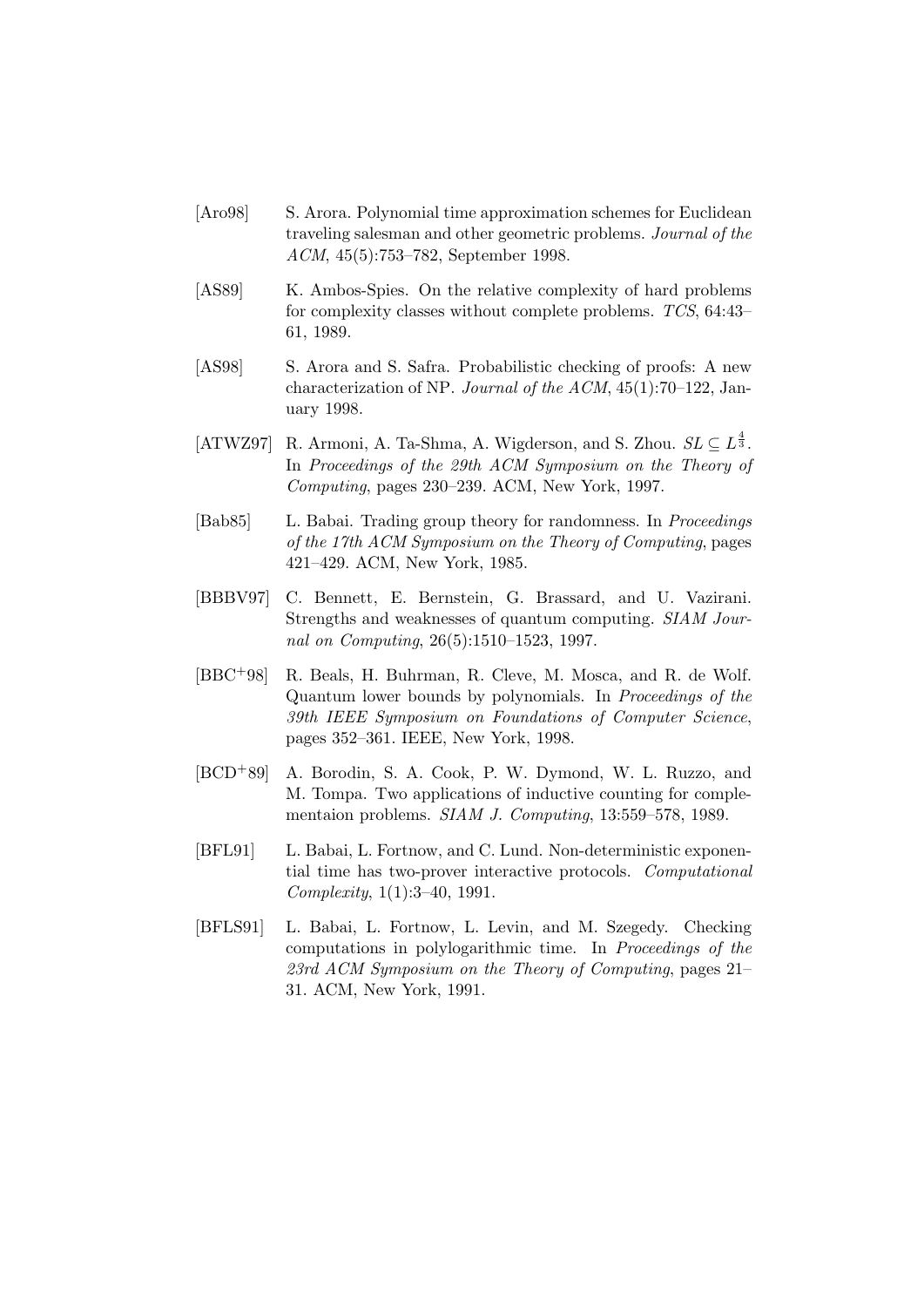- [BFNW93] L. Babai, L. Fortnow, N. Nisan, and A. Wigderson. BPP has subexponential simulations unless EXPTIME has publishable proofs. Computational Complexity, 3:307–318, 1993.
- [BGKW88] M. Ben-Or, S. Goldwasser, J. Kilian, and A. Wigderson. Multiprover interactive proofs: How to remove intractability assumptions. In Proceedings of the 20th ACM Symposium on the Theory of Computing, pages 113–131. ACM, New York, 1988.
- [BGS75] T. Baker, J. Gill, and R. Solovay. Relativizations of the  $P = NP$ question. SIAM Journal on Computing, 4(4):431–442, 1975.
- [BH77] L. Berman and H. Hartmanis. On isomorphisms and density of NP and other complete sets. SIAM Journal on Comput., 6:305–322, 1977.
- [BH97] G. Brassard and P. Høyer. An exact quantum polynomial-time algorithm for Simon's problem. In Proceedings of the 5th Israeli Symposium on Theory of Computing and Systems (ISTCS'97), pages 12–23. IEEE, New York, 1997.
- [BHZ87] R. Boppana, J. Håstad, and S. Zachos. Does co-NP have short interactive proofs? Information Processing Letters, 25(2):127– 132, 1987.
- [Blu67] M. Blum. A machine-independent theory of the complexity of recursive functions. *Journal of the ACM*, 14(2):322–336, April 1967.
- [BM84] M. Blum and S. Micali. How to generate cryptographically strong sequences of pseudo-random bits. SIAM Journal on Computing, 13:850–864, 1984.
- [BM88] L. Babai and S. Moran. Arthur-Merlin games: a randomized proof system, and a hierarchy of complexity classes. Journal of Computer and System Sciences, 36(2):254–276, 1988.
- [Bor72] A. Borodin. Computational complexity and the existence of complexity gaps. Journal of the ACM, 19(1):158–174, January 1972.
- [BP98] P. Beame and T. Pitassi. Propositional proof complexity: Past, present and future. Bull. of the EATCS, 65:66–89, 1998.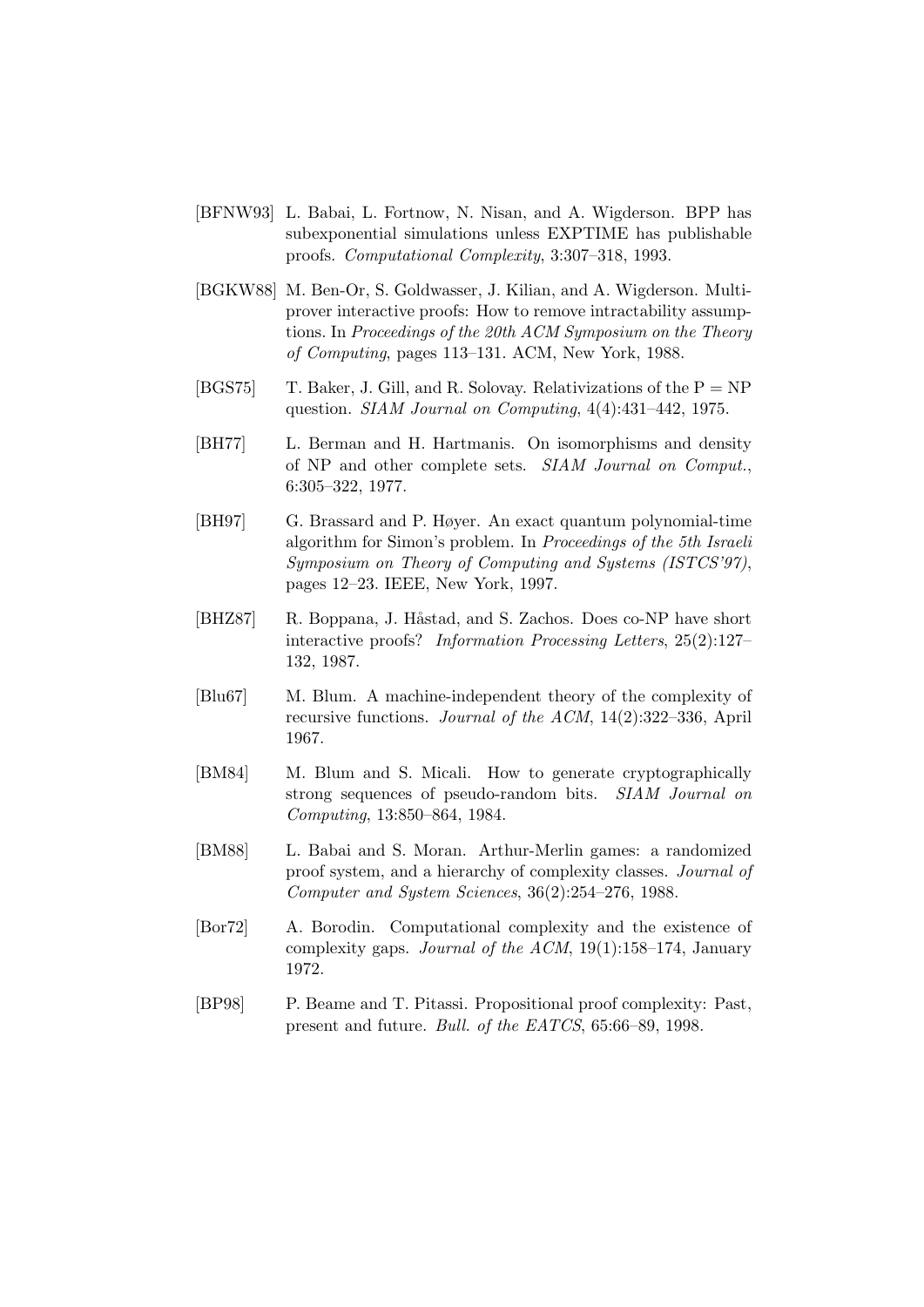- [BRS95] R. Beigel, N. Reingold, and D. Spielman. PP is closed under intersection. Journal of Computer and System Sciences, 50(2):191–202, 1995.
- [Bus87] S. Buss. Polynomial size proofs of the pigeon hole principle. Journal of Symbolic Logic, 57:916–927, 1987.
- [BV97] E. Bernstein and U. Vazirani. Quantum complexity theory. SIAM Journal on Computing, 26(5):1411–1473, 1997.
- [Can74] G. Cantor. Ueber eine Eigenschaft des Inbegriffes aller reellen algebraischen Zahlen. Crelle's Journal, 77:258–262, 1874.
- [CCL90] J. Cai, A. Condon, and R. Lipton. On bounded round multiprover interactive proof systems. In Proceedings of the 5th IEEE Structure in Complexity Theory Conference, pages 45–54. IEEE, New York, 1990.
- [CCL91] J. Cai, A. Condon, and R. Lipton. PSPACE is provable by two provers in one round. In Proceedings of the 6th IEEE Structure in Complexity Theory Conference, pages 110–115. IEEE, New York, 1991.
- [CCL92] J. Cai, A. Condon, and R. Lipton. On games of incomplete information. Theoretical Computer Science, 103(1):25–38, 1992.
- [CKS81] A. Chandra, D. Kozen, and L. Stockmeyer. Alternation. Journal of the ACM, 28:114–133, 1981.
- [Cla00] Clay Mathematics Institute. Millennium prize problems. http://www.claymath.org/prizeproblems/, 2000.
- [Cob64] A. Cobham. The intrinsic computational difficulty of functions. In Proceedings of the 1964 International Congress for Logic, Methodology, and Philosophy of Science, pages 24–30. North-Holland, Amsterdam, 1964.
- [Coo71] S. Cook. The complexity of theorem-proving procedures. In Proc. 3rd ACM Symp. Theory of Computing, pages 151–158, 1971.
- [Coo73] S. Cook. A hierarchy for nondeterministic time complexity. Journal of Computer and System Sciences, 7(4):343–353, August 1973.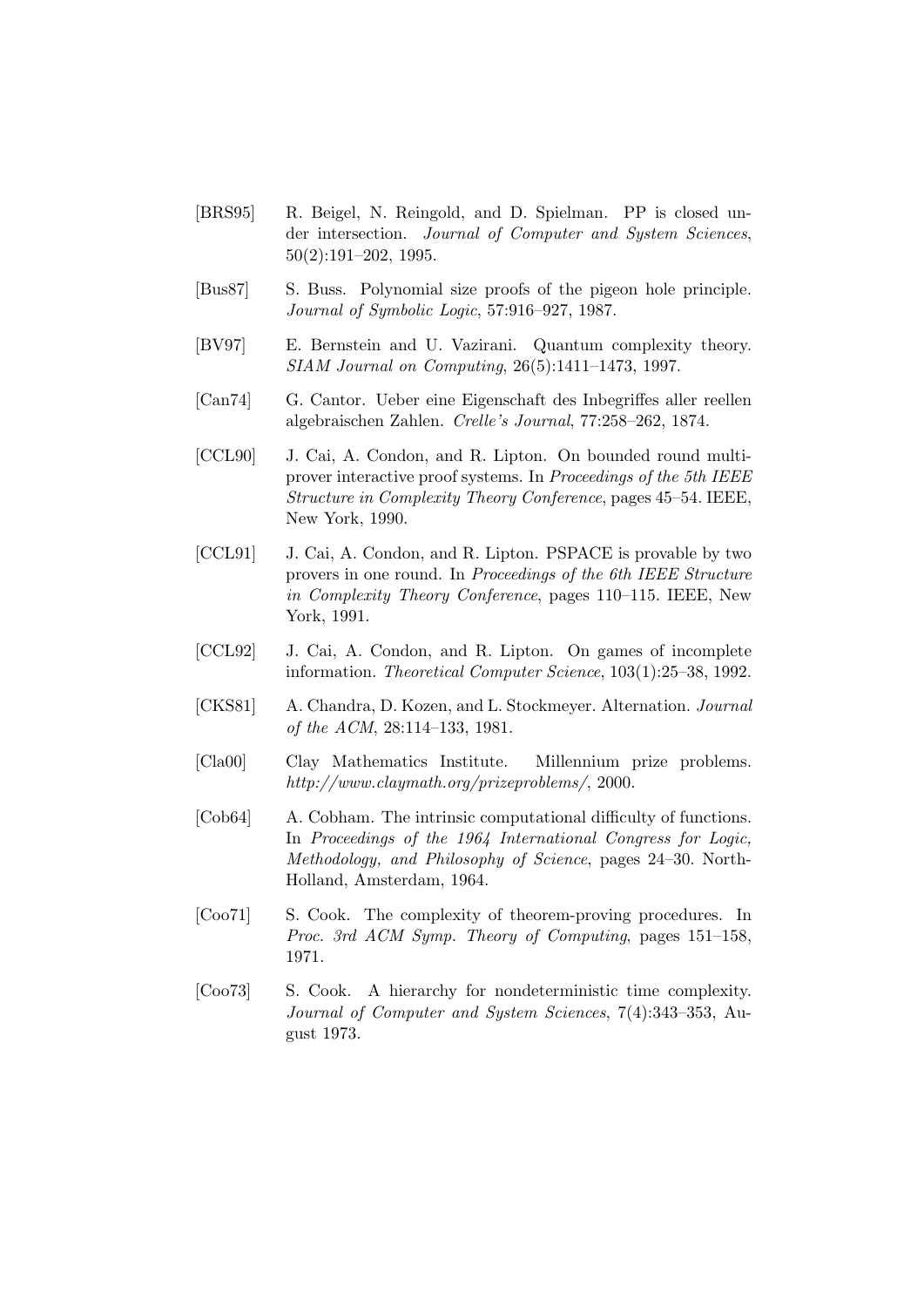- [Coo83] S. Cook. An overview of computational complexity. Communications of the ACM, 26(6):400–408, June 1983.
- [CR73] S. Cook and R. Reckhow. Time bounded random access machines. JCSS, 7(4):354–375, 1973.
- [Deu85] D. Deutsch. Quantum theory, the Church-Turing principle and the universal quantum computer. Proceedings of the Royal Society of London A, 400:97, 1985.
- [DJ92] D. Deutsch and R. Jousza. Rapid solution of problems by quantum computation. Proceedings of the Royal Society of London A, 439:553, 1992.
- [Edm65a] J. Edmonds. Maximum matchings and a polyhedron with 0,1 vertices. Journal of Research at the National Bureau of Standards (Section B), 69B:125–130, 1965.
- [Edm65b] J. Edmonds. Paths, trees and flowers. Canadian Journal of Mathematics, 17:449–467, 1965.
- [Fag73] R. Fagin. Contributions to the model theory of finite structures. Ph.D. Thesis, U.C. Berkeley, 1973.
- [Fag74] R. Fagin. Generalized first-order spectra and polynomial-time recognizable sets. In *Complexity of Computation (ed. R. Karp)*, pages 27–41. SIAM-AMS Proc. 7, 1974.
- [Fei91] U. Feige. On the success probability of the two provers in one round proof systems. In Proceedings of the 6th IEEE Structure in Complexity Theory Conference, pages 116–123. IEEE, New York, 1991.
- [Fel86] P. Feldman. The optimum prover lives in PSPACE. Manuscript, 1986.
- [Fey82] R. Feynman. Simulating physics with computers. International Journal of Theoretical Physics, 21:467, 1982.
- [FFK94] S. Fenner, L. Fortnow, and S. Kurtz. Gap-definable counting classes. Journal of Computer and System Sciences, 48(1):116– 148, 1994.
- [FFS88] U. Feige, A. Fiat, and A. Shamir. Zero knowledge proofs of identity. Journal of Cryptology,  $1(2)$ :77-94, 1988.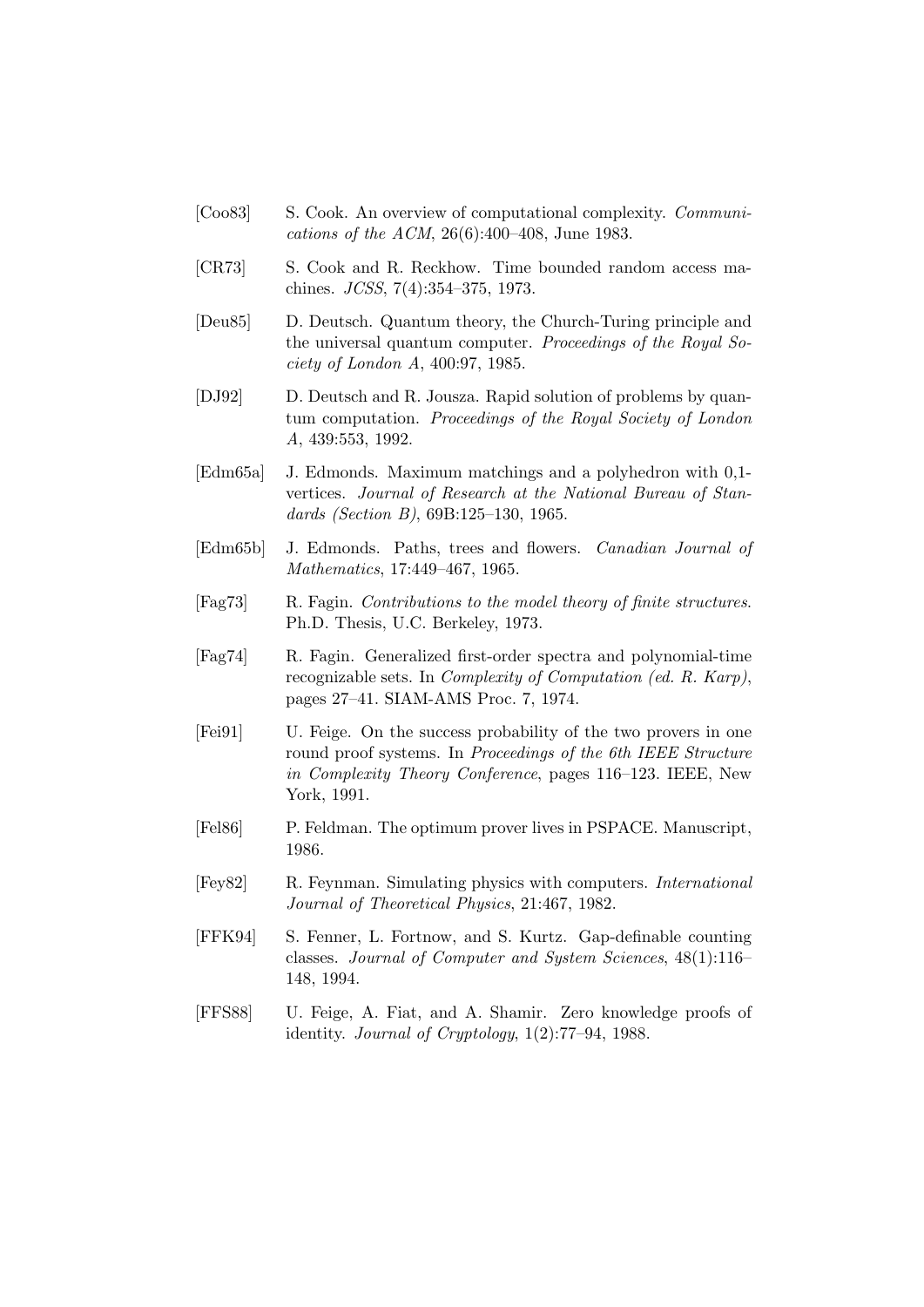- [FGHP99] S. Fenner, F. Green, S. Homer, and R. Pruim. Determining acceptance possibility for a quantum computation is hard for PH. Proceedings of the Royal Society of London, 455:3953–3966, 1999.
- $[FGL+96]$  U. Feige, S. Goldwasser, L. Lovász, S. Safra, and M. Szegedy. Interactive proofs and the hardness of approximating cliques. Journal of the ACM, 43(2):268–292, March 1996.
- [FGM<sup>+</sup>89] M. Fürer, O. Goldreich, Y. Mansour, M. Sipser, and S. Zachos. On completeness and soundness in interactive proof systems. In S. Micali, editor, Randomness and Computation, volume 5 of Advances in Computing Research, pages 429–442. JAI Press, Greenwich, 1989.
- [FL92] U. Feige and L. Lovász. Two-prover one-round proof systems: Their power and their problems. In Proceedings of the 24th ACM Symposium on the Theory of Computing, pages 733–744. ACM, New York, 1992.
- [For97] L. Fortnow. Counting complexity. In In Lane Hemaspaandra and Alan Selman, editor, Complexity Theory Retrospective II, pages 81–107. Springer, New York, 1997.
- [FR99] L. Fortnow and J. Rogers. Complexity limitations on quantum computation. Journal of Computer and System Sciences, 59(2):240–252, 1999.
- [FRS94] L. Fortnow, J. Rompel, and M. Sipser. On the power of multiprover interactive protocols. Theoretical Computer Science A, 134:545–557, 1994.
- [Gil77] J. Gill. Computational complexity of probabilistic complexity classes. SIAM Journal on Computing, 6:675–695, 1977.
- [GJ79] M. Garey and D. Johnson. Computers And Intractability: A Guide To The Theory of NP-Completeness. W. H. Freeman, San Francisco, 1979.
- [GK99] S. Goldwasser and J. Kilian. Primality testing using elliptic curves. Journal of the ACM, 46(4):450–472, July 1999.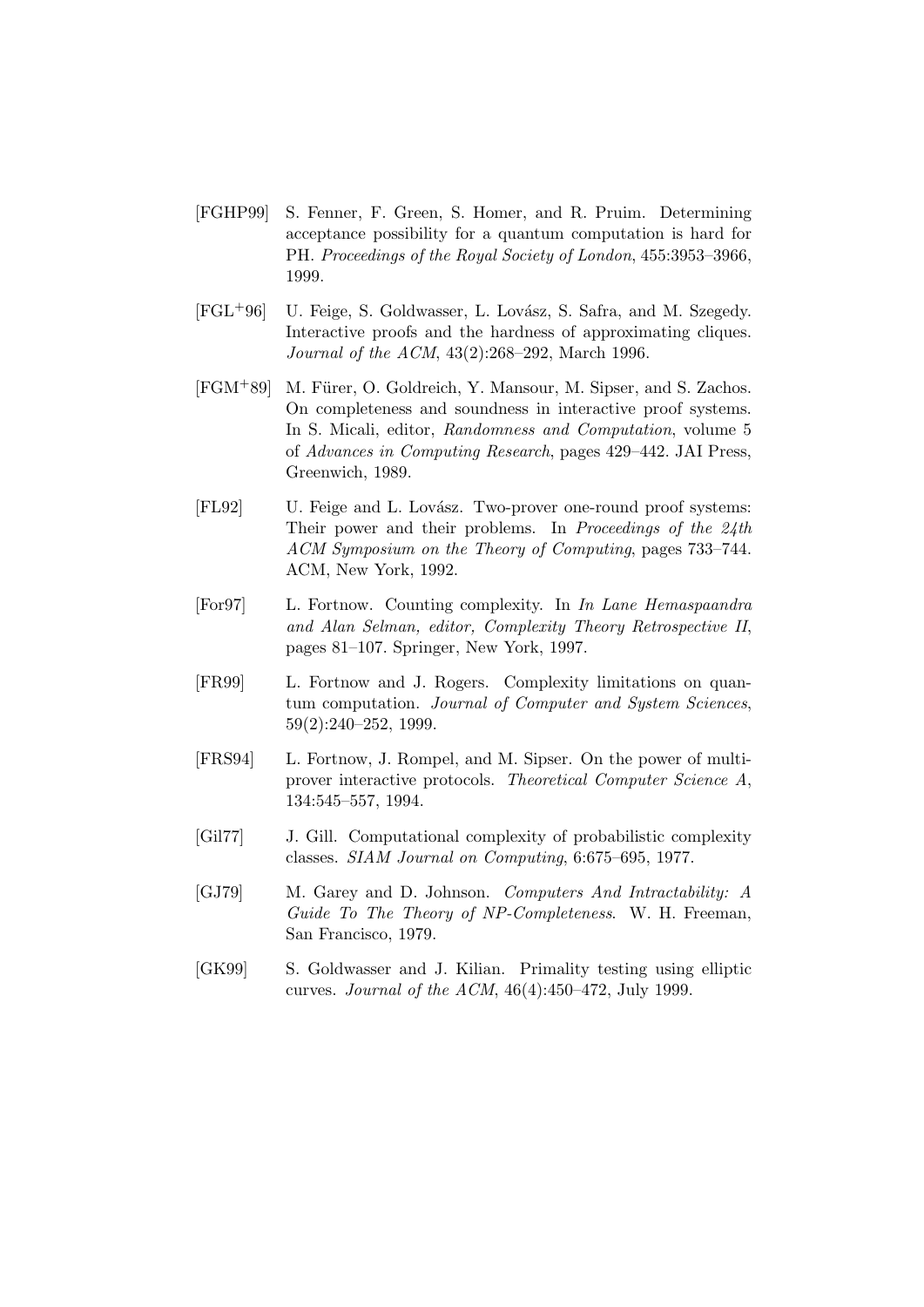- [GKL93] O. Goldreich, H. Krawczyk, and M. Luby. On the existence of pseudo-random generators. SIAM Journal on Computing, 22(6):1163–1175, December 1993.
- [GL89] O. Goldreich and L. Levin. A hard-core predicate for all oneway functions. In Proceedings of the 21st ACM Symposium on the Theory of Computing, pages 25–32. ACM, New York, 1989.
- [GMR89] S. Goldwasser, S. Micali, and C. Rackoff. The knowledge complexity of interactive proof-systems. SIAM Journal on Comput $ing, 18(1):186-208, 1989.$
- [GMW91] O. Goldreich, S. Micali, and A. Wigderson. Proofs that yield nothing but their validity or all languages in NP have zeroknowledge proof systems. Journal of the ACM, 38(3):691–729, 1991.
- [Gro96] L. Grover. A fast quantum mechanical algorithm for database search. In Proceedings of the 28th ACM Symposium on the Theory of Computing, pages 212–219. ACM, New York, 1996.
- [GS89] S. Goldwasser and M. Sipser. Private coins versus public coins in interactive proof systems. In S. Micali, editor, Randomness and Computation, volume 5 of Advances in Computing Research, pages 73–90. JAI Press, Greenwich, 1989.
- [Har81] J. Hartmanis. Observations about the development of theoretical computer science. Annals of the History of Computing, 3(1):42–51, 1981.
- [Har82] J. Hartmanis. A note on natural complete sets and godel numberings. TCS, 17:75–89, 1982.
- [Har $86$ ] J. Hartmanis. Gödel, Von neumann and the P=?NP problem. In Current Trends in Theoretical Computer Science, pages 445– 450. World Scientific Press, New York, 1986.
- [Har94] J. Hartmanis. Turing Award Lecture: On computational complexity and the nature of computer science. Communications of the ACM, 37(10):37–43, October 1994.
- [Hås89] J. Håstad. Almost optimal lower bounds for small depth circuits. In S. Micali, editor, Randomness and Computation, vol-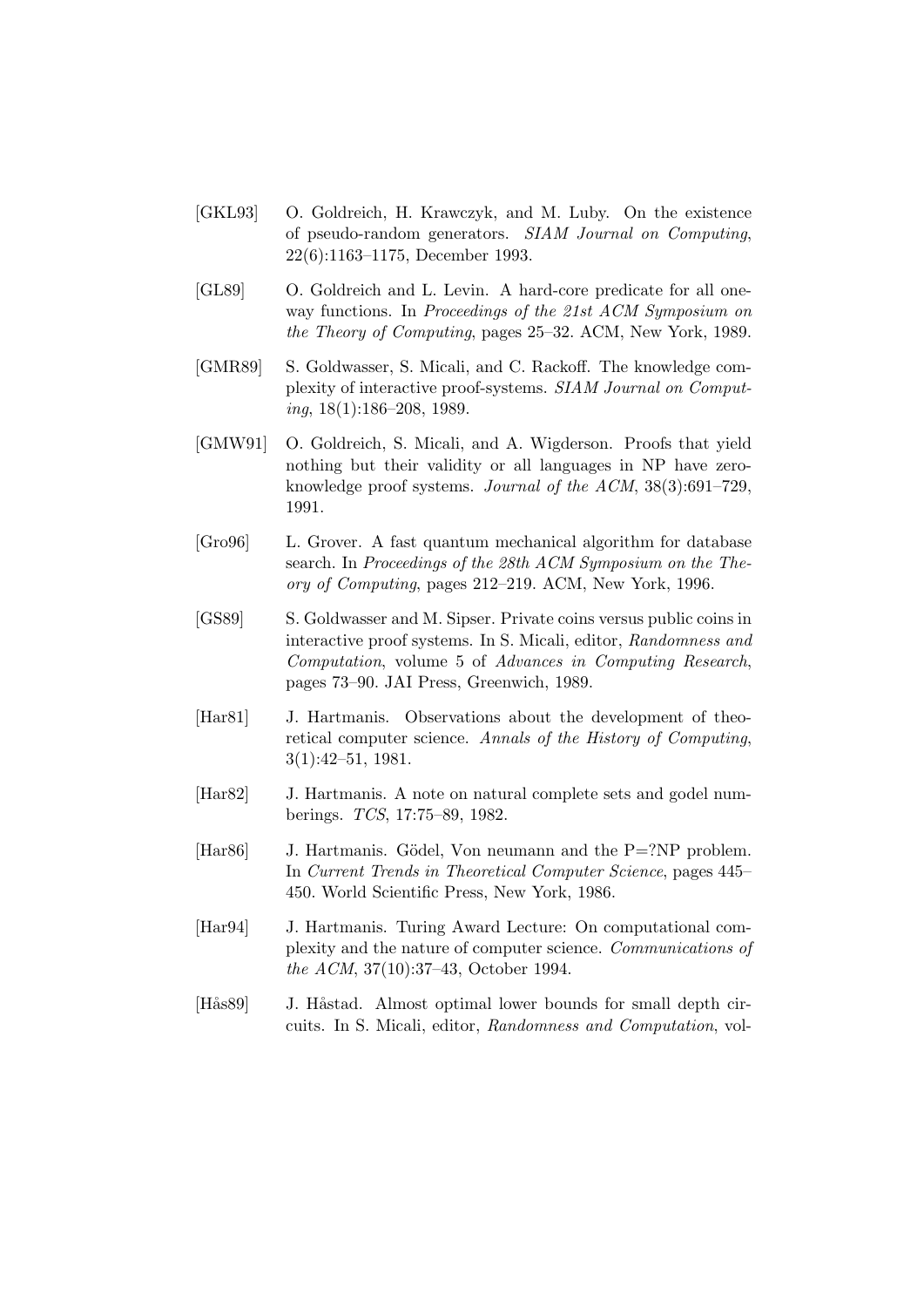ume 5 of Advances in Computing Research, pages 143–170. JAI Press, Greenwich, 1989.

- [Hås97] J. Håstad. Some optimal inapproximabiity results. In *Proceed*ings of the 29th ACM Symposium on the Theory of Computing, pages 1–10. ACM, New York, 1997.
- [HB75] J. Hartmanis and T. Baker. On simple godel numberings and translations. SIAM Journal on Computing, 4:1–11, 1975.
- [HB78] J. Hartmanis and L. Berman. On polynomial time isomorphisms and some new complete sets. JCSS, 16:418–422, 1978.
- [HILL99] J. Håstad, R. Impagliazzo, L. Levin, and M. Luby. A pseudorandom generator from any one-way function. SIAM Journal on Computing, 28(4):1364–1396, August 1999.
- [Hoc95] D. Hochbaum. Approximation Algorithms for NP-Hard Problems. PSW Publishing Company, Boston, 1995.
- [HS65] J. Hartmanis and R. Stearns. On the computational complexity of algorithms. Transactions of the American Mathematical Society, 117:285–306, 1965.
- [HS66] F. Hennie and R. Stearns. Two-tape simulation of multitape Turing machines. Journal of the ACM, 13(4):533–546, October 1966.
- [HS97] L. Hemaspaandra and A. Selman. Complexity Theory Retrospective II. Springer, New York, 1997.
- [HS00] S. Homer and A. Selman. Computability and Complexity Theory. Springer, 2000.
- [Iba72] O. Ibarra. A note concerning nondeterministic tape complexities. *Journal of the ACM*,  $19(4):608-612$ ,  $1972$ .
- [Imm82] N. Immerman. Relational queries computable in polynomial time. In Proc. 14th Symposium on Theory of Computation, pages 147–152. ACM Press, 1982.
- [Imm83] N. Immerman. Languages which capture complexity classes. In Proc. 15th Symposium on Theory of Computation, pages 760– 778. ACM Press, 1983.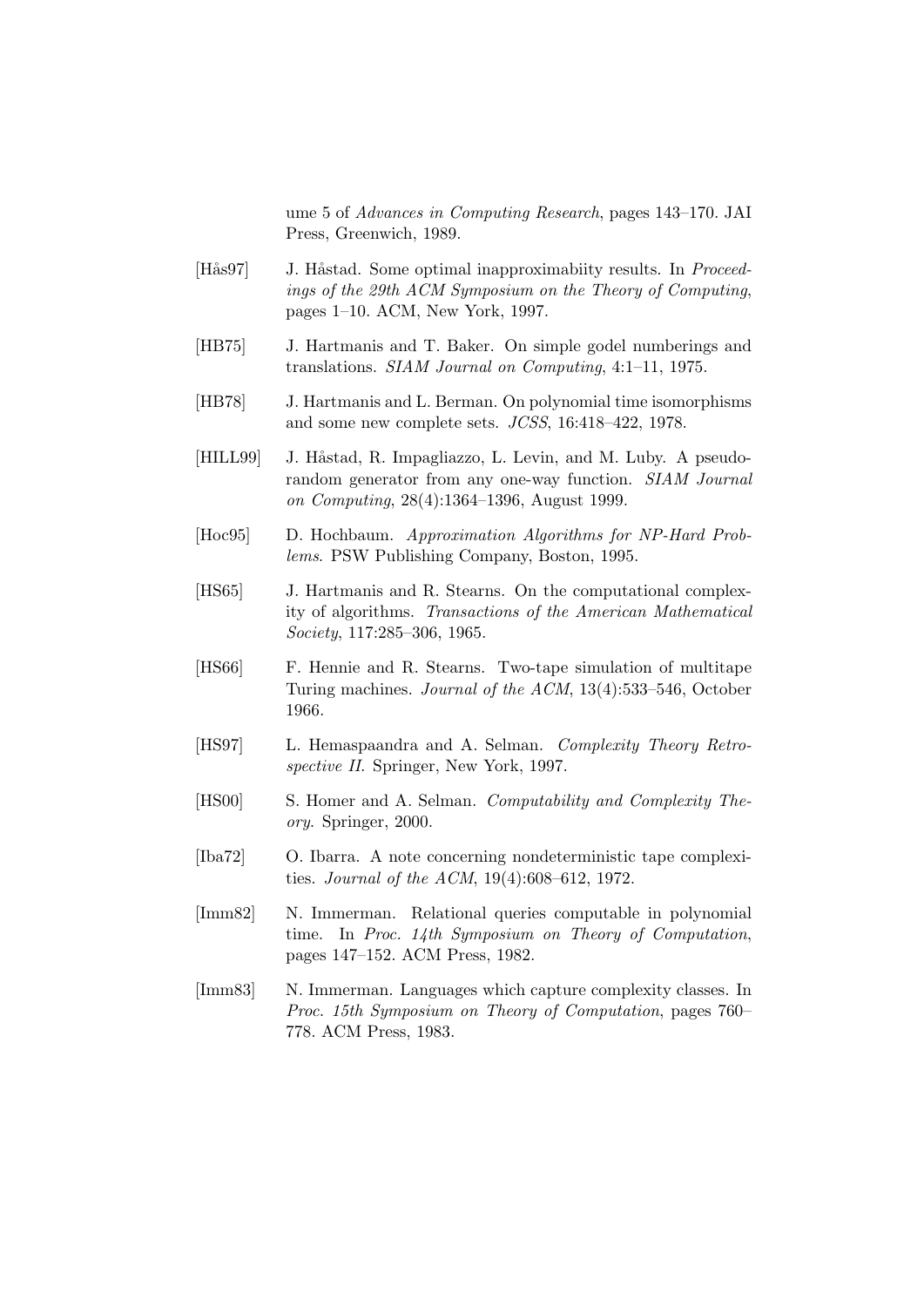- [Imm88] N. Immerman. Nondeterministic space is closed under complementation. SIAM Journal on Computing, 17(5):935–938, 1988.
- [IW97] R. Impagliazzo and A. Wigderson.  $P = BPP$  if E requires exponential circuits: Derandomizing the XOR lemma. In Proceedings of the 29th ACM Symposium on the Theory of Computing, pages 220–229. ACM, New York, 1997.
- [Jon75] N. Jones. Space-bounded reducibility among combinatorial problems. Journal of Computer and System Sciences, 11:68– 85, 1975.
- [JS74] N. Jones and A. Selman. Turing machines and the spectra of first-order formulae. Journal Symbolic Logic, 39:139–150, 1974.
- [Kar72] R. Karp. Reducibility among combinatorial problems. In Complexity of Computer Computations, pages 85–104. Plenum Press, New York, 1972.
- [Kar86] R. Karp. Combinatorics, complexity and randomness. Communications of the ACM,  $29(2):98-109$ , February 1986.
- [KMR87] S. Kurtz, S. Mahaney, and J. Royer. Progress on collapsing degrees. In Proc. Structure in Complexity Theory Second Annual Conference, pages 126–131, 1730 Massachusetts Avenue, N.W., Washington, D.C. 20036-1903, 1987. Computer Society Press of the IEEE.
- [KMR89] S. Kurtz, S. Mahaney, and J. Royer. The isomorphism conjecture fails relative to a random oracle (extended abstract). In ACM Symposium on Theory of Computing, pages 157–166, 1989.
- [KN96] E. Kushilevitz and N. Nisan. Communication Complexity. Cambridge University Press, Cambridge, 1996.
- [KP89] J. Krajicek and P. Pudlak. Propositional proof systems, the consistency of first order theories and the complexity of computation. Journal of Symbolic Logic, 53(3):1063–1079, 1989.
- [KW00] A. Kitaev and J. Watrous. Parallelization, amplification, and exponential time simulation of quantum interactive proof systems. In Proceedings of the 32nd ACM Symposium on the Theory of Computing, pages 608–617. ACM, New York, 2000.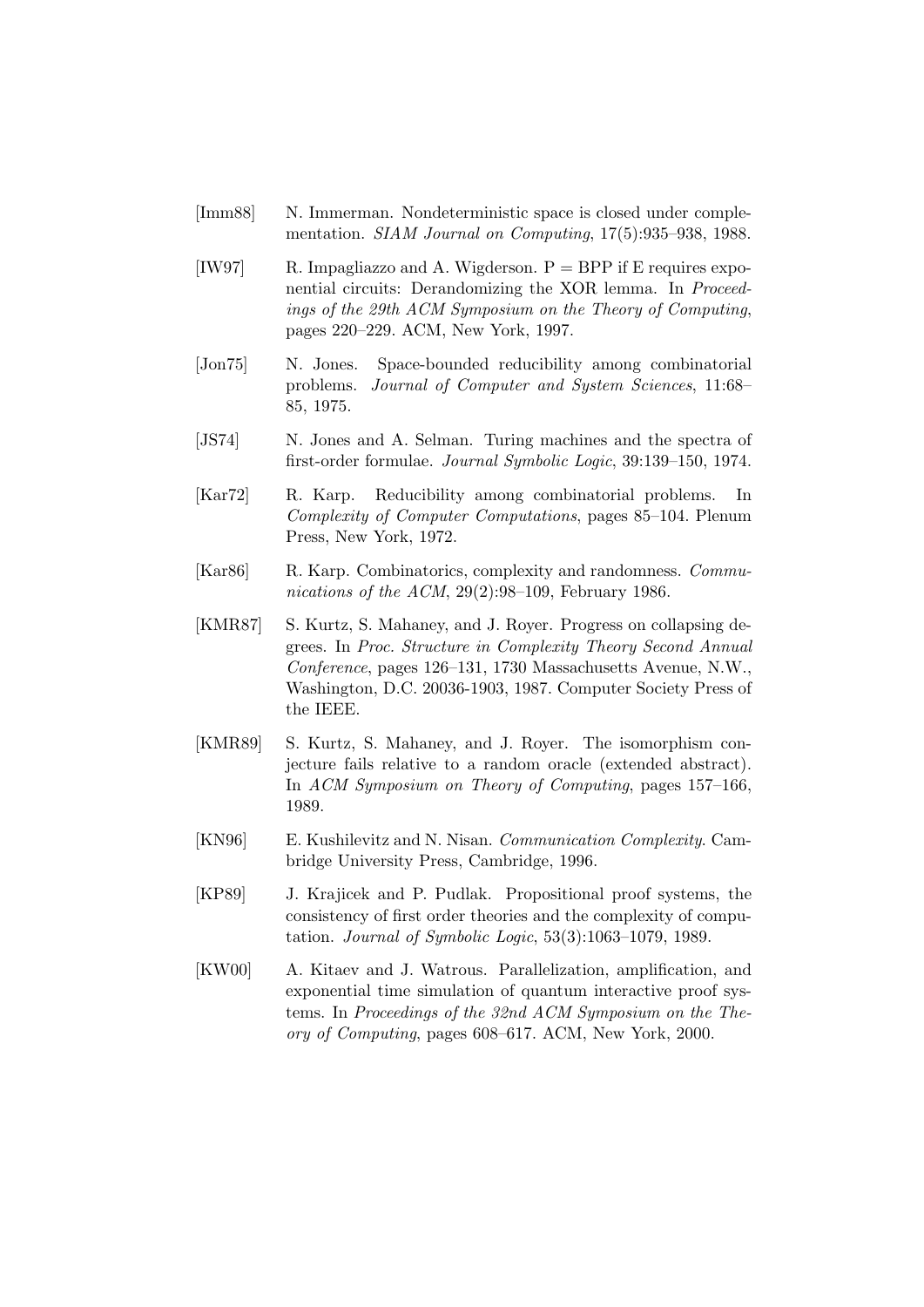- [Lau83] C. Lautemann. BPP and the polynomial hierarchy. Information Processing Letters, 17(4):215–217, 1983.
- [Lev73] L. Levin. Universal sorting problems. Problems of Information Transmission, 9:265–266, 1973. English translation of original in Problemy Peredaci Informacii.
- [LFKN92] C. Lund, L. Fortnow, H. Karloff, and N. Nisan. Algebraic methods for interactive proof systems. Journal of the ACM, 39(4):859–868, 1992.
- [LS91] D. Lapidot and A. Shamir. Fully parallelized multi prover protocols for NEXP-time. In Proceedings of the 32nd IEEE Symposium on Foundations of Computer Science, pages 13–18. IEEE, New York, 1991.
- [LZ77] R. Lipton and E. Zalcstein. Word problems solvable in logspace. Journal of the ACM, 3:522–526, 1977.
- [Mah82] S. Mahaney. Sparse complete sets for NP: solution of a conjecture of Berman and Hartmanis. Journal of Comput. System Sci., 25:130–143, 1982.
- [MM69] E. McCreight and A. Meyer. Classes of computable functions defined by bounds on computation. In Proceedings of the First ACM Symposium on the Theory of Computing, pages 79–88. ACM, New York, 1969.
- [MS72] A. Meyer and L. Stockmeyer. The equivalence problem for regular expressions with squaring requires exponential space. In Proc. of the 13th IEEE Symposium on Switching and Automata Theory, pages 125–129, 1730 Massachusetts Avenue, N.W., Washington, D.C. 20036-1903, 1972. Computer Society Press of the IEEE.
- [MY85] S. Mahaney and P. Young. Orderings of polynomial isomorphism types. Theor. Comput. Sci., 39(2):207–224, August 1985.
- [Myh55] J. Myhill. Creative sets. Zeitschrift für Mathematische Logik und Grundlagen der Mathematik, 1:97–108, 1955.
- [Myh60] J. Myhill. Linear bounded automata. Technical Note 60–165, Wright-Patterson Air Force Base, Wright Air Development Division, Ohio, 1960.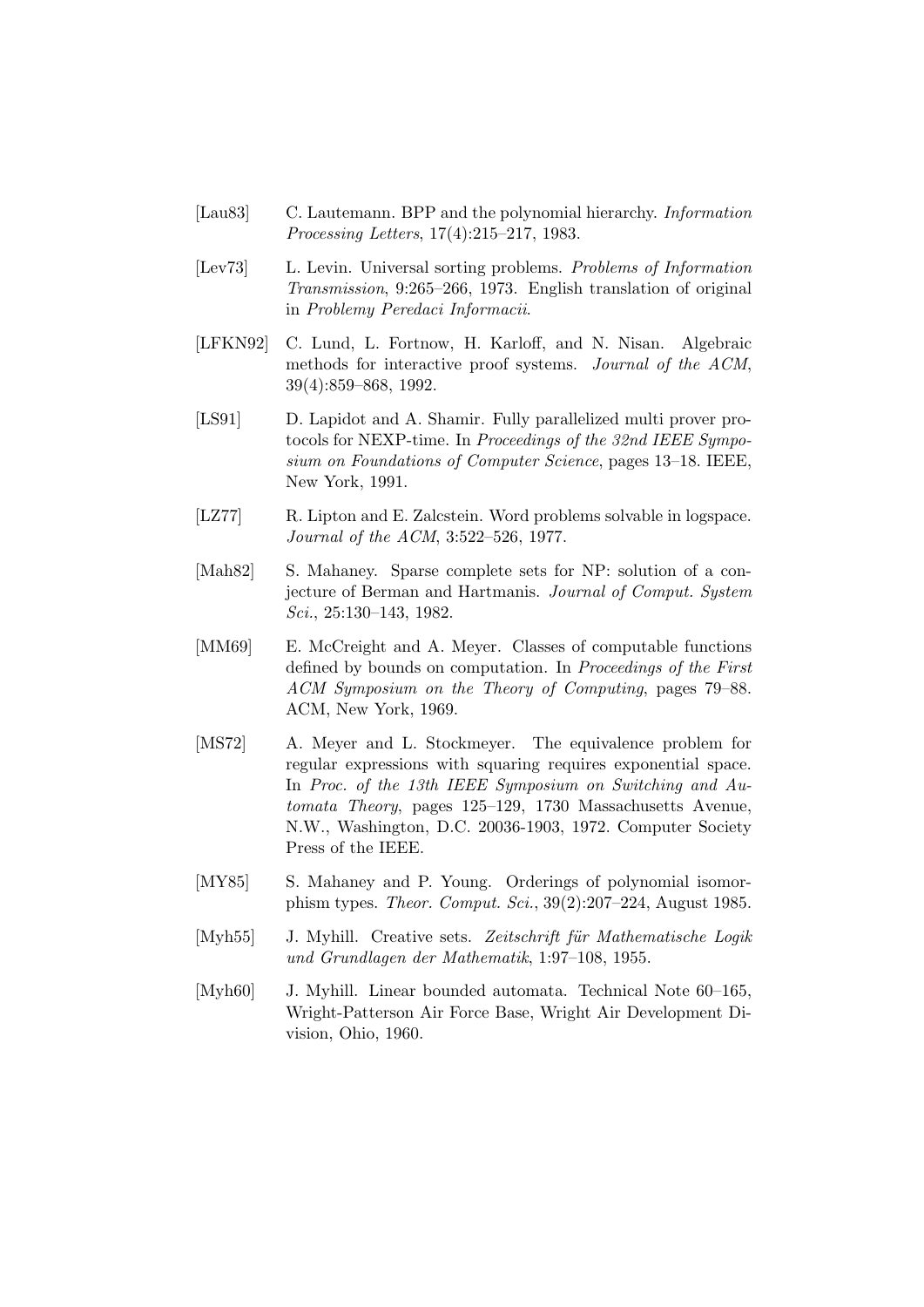- [Nis92] N. Nisan. Pseudorandom generators for space-bounded computation. Combinatorica, 12(4):449–461, 1992.
- [NSW92] N. Nisan, E. Szemerédi, and A. Wigderson. Undirected connectivity in  $O(\log^{1.5} n)$  space. In Proceedings of the 33rd IEEE Symposium on Foundations of Computer Science, pages 24–29. IEEE, New York, 1992.
- [NT95] N. Nisan and A. Ta-Shma. Symmetric logspace is closed under complement. Chicago Journal of Theoretical Computer Science, 1995(1), June 1995.
- [NW94] N. Nisan and A. Wigderson. Hardness vs. randomness. *Journal* of Computer and System Sciences, 49:149–167, 1994.
- [PY91] C. Papadimitriou and M. Yannakakis. Optimization, approximation, and complexity classes. Journal of Computer and System Sciences, 43:425–440, 1991.
- [Rab63] M. Rabin. Real time computation. Israel Journal of Mathematics, 1:203–211, 1963.
- [Raz85a] A. Razborov. Lower bounds of monotone complexity of the logical permanent function. Mathematical Notes of the Academy of Sciences of the USSR, 37:485–493, 1985.
- [Raz85b] A. Razborov. Lower bounds on the monotone complexity of some boolean functions. Doklady Akademii Nauk SSSR, 281(4):798–801, 1985. In Russian. English Translation in [Raz85c].
- [Raz85c] A. Razborov. Lower bounds on the monotone complexity of some boolean functions. Soviet Mathematics–Doklady, 31:485– 493, 1985.
- [Raz98] R. Raz. A parallel repetition theorem. SIAM Journal on Computing, 27(3):763–803, June 1998.
- [RF65] S. Ruby and P. Fischer. Translational methods and computational complexity. In Proceedings of the Sixth Annual Sumposium on Switching Circuit Theory and Logical Design, pages 173–178, New York, 1965. IEEE.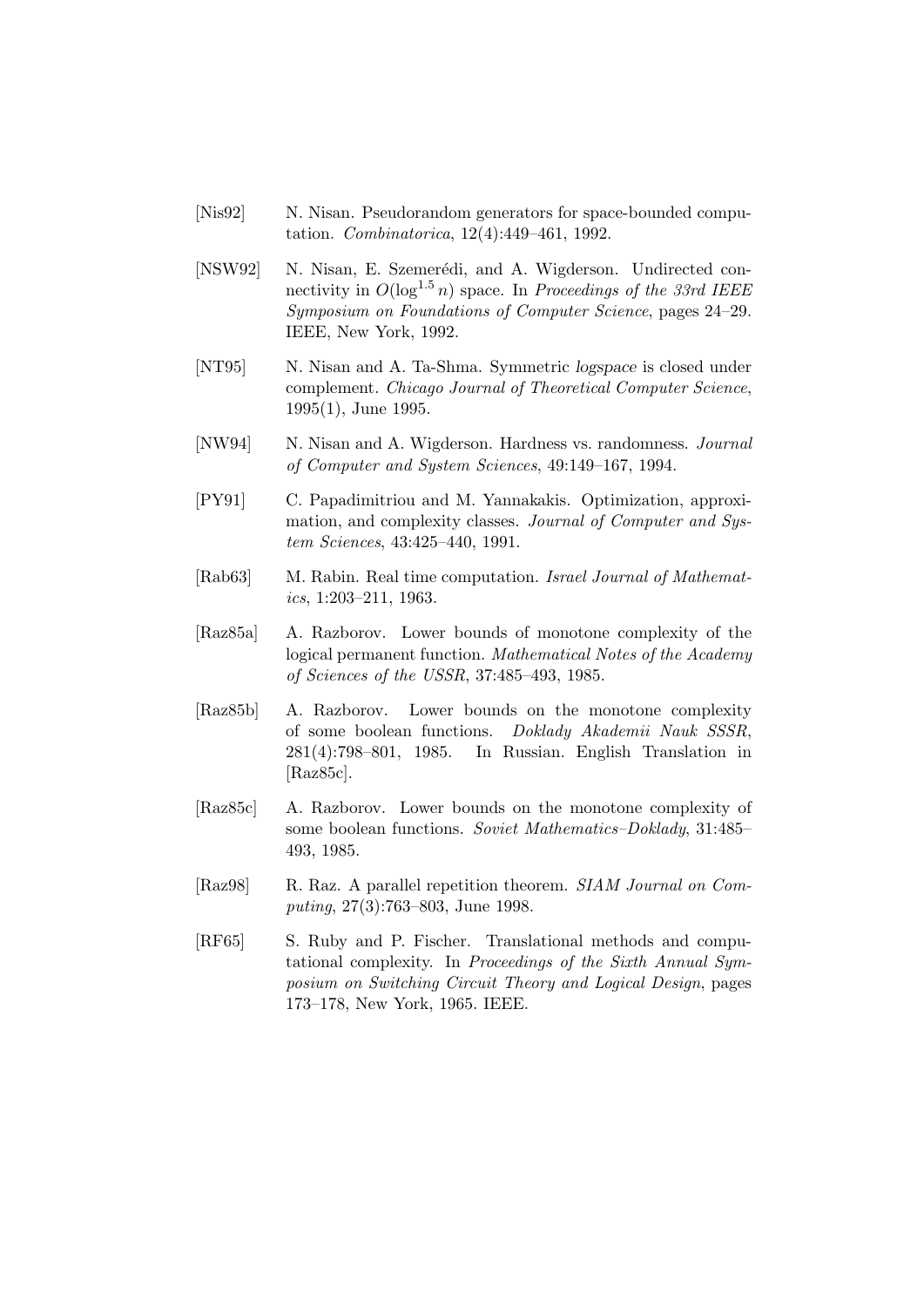- [RGR95] H. Hoover R. Greenlaw and W. Ruzzo. Limits to Parallel Computation: P-Completeness Theory. Oxford University Press, Oxford, 1995.
- [Rob65] J.A. Robinson. A machine oriented logic based on resolution. Journal of the ACM, 12(1):23–41, 1965.
- [Sav70] W. Savitch. Relationship between nondeterministic and deterministic tape classes. Journal of Computer and System Sciences, 4:177–192, 1970.
- [Sav73] W. Savitch. Maze recognizing automata and nondeterministic tape complexity. JCSS, 7:389–403, 1973.
- [Sch90] U. Schoning. The power of counting. In In Alan Selman, editor, Complexity Theory Retrospective, pages 204–223. Springer, New York, 1990.
- [Sel88] A. Selman. Complexity Theory Retrospective. Springer, New York, 1988.
- [SFM78] J. Seiferas, M. Fischer, and A. Meyer. Separating nondeterministic time complexity classes. Journal of the ACM, 25(1):146– 167, 1978.
- [Sha49] C.E. Shannon. Communication in the presence of noise. IRE, 37:10–21, 1949.
- [Sha92] A. Shamir. IP = PSPACE. Journal of the ACM, 39(4):869–877, 1992.
- [Sho97] P. Shor. Polynomial-time algorithms for prime factorization and discrete logarithms on a quantum computer. SIAM Journal on Computing, 26(5):1484–1509, 1997.
- [Sim97] D. Simon. On the power of quantum computation. SIAM Journal on Computing, 26(5):1474–1483, 1997.
- [Sip83] M. Sipser. A complexity theoretic approach to randomness. In Proceedings of the 15th ACM Symposium on the Theory of Computing, pages 330–335. ACM, New York, 1983.
- [Sip92] M. Sipser. The history and status of the P versus NP question. In Proceedings of the 24th ACM Symposium on the Theory of Computing, pages 603–618. ACM, New York, 1992.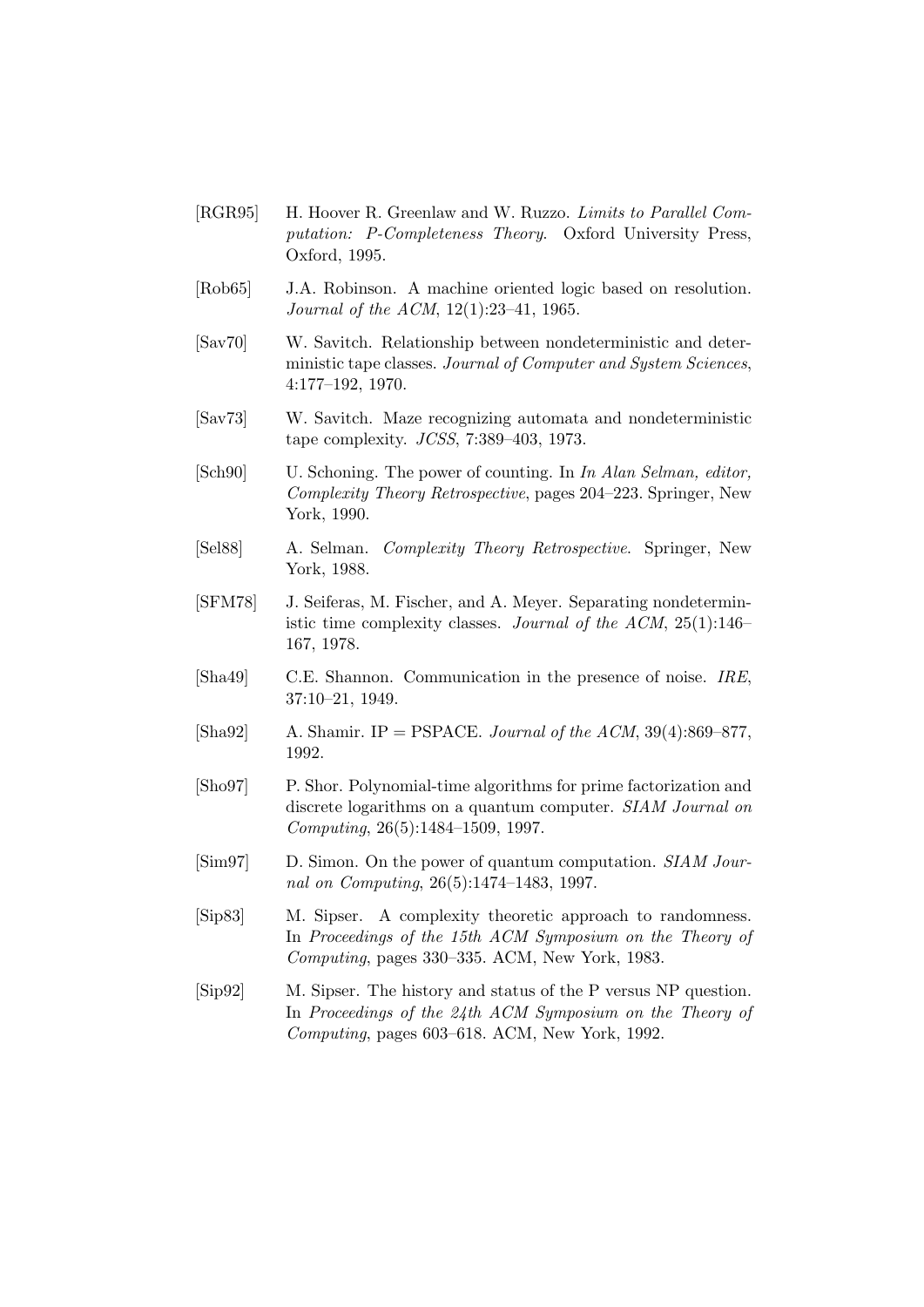- [Smo87] R. Smolensky. Algebraic methods in the theory of lower bounds for boolean circuit complexity. In Proc. 19th Symposium on Theory of Computation, pages 77–82. ACM Press, 1987.
- [Smu61] R. Smullyan. Theory of Formal Systems, volume 47 of Annals of Mathematical Studies. Princeton University Press, 1961.
- [SS77] R. Solovay and V. Strassen. A fast Monte-Carlo test for primality. SIAM Journal on Computing, 6:84–85, 1977. See also erratum 7:118, 1978.
- [Ste94] R. Stearns. Turing award lecture: It's time to reconsider time. Communications of the ACM, 37(11):95–99, November 1994.
- [Sto76] L. Stockmeyer. The polynomial-time hierarchy. Theor. Computer Science, 3:1–22, 1976.
- [SZ99] M. Saks and S. Zhou. BP<sub>H</sub>SPACE(S)  $\subseteq$  DPSPACE(S<sup>3/2</sup>). Journal of Computer and System Sciences, 58(2):376–403, April 1999.
- [Sze88] R. Szelepcsényi. The method of forced enumeration for nondeterministic automata. Acta Informatica, 26:279–284, 1988.
- [Tod91] S. Toda. PP is as hard as the polynomial-time hierarchy. SIAM Journal on Computing, 20(5):865–877, 1991.
- [Tra64] B. Trakhtenbrot. Turing computations with logarithmic delay. Algebra i Logika, 3(4):33–48, 1964.
- [Tra84] R. Trakhtenbrot. A survey of Russian approaches to Perebor (brute-force search) algorithms. Annals of the History of Computing, 6(4):384–400, 1984.
- [Tse68] G. S. Tseitin. On the complexity of derivations in the propositional calculus. In In Studies in Constructive Mathematics and Mathematical Logic, volume Part II. Consultants Bureau, New-York-London, 1968.
- [Tur36] A. Turing. On computable numbers, with an application to the Etscheidungs problem. Proceedings of the London Mathematical Society, 42:230–265, 1936.
- [Urq87] A. Urquhart. Hard examples for resolution. Journal of the ACM, 34:209–219, 1987.